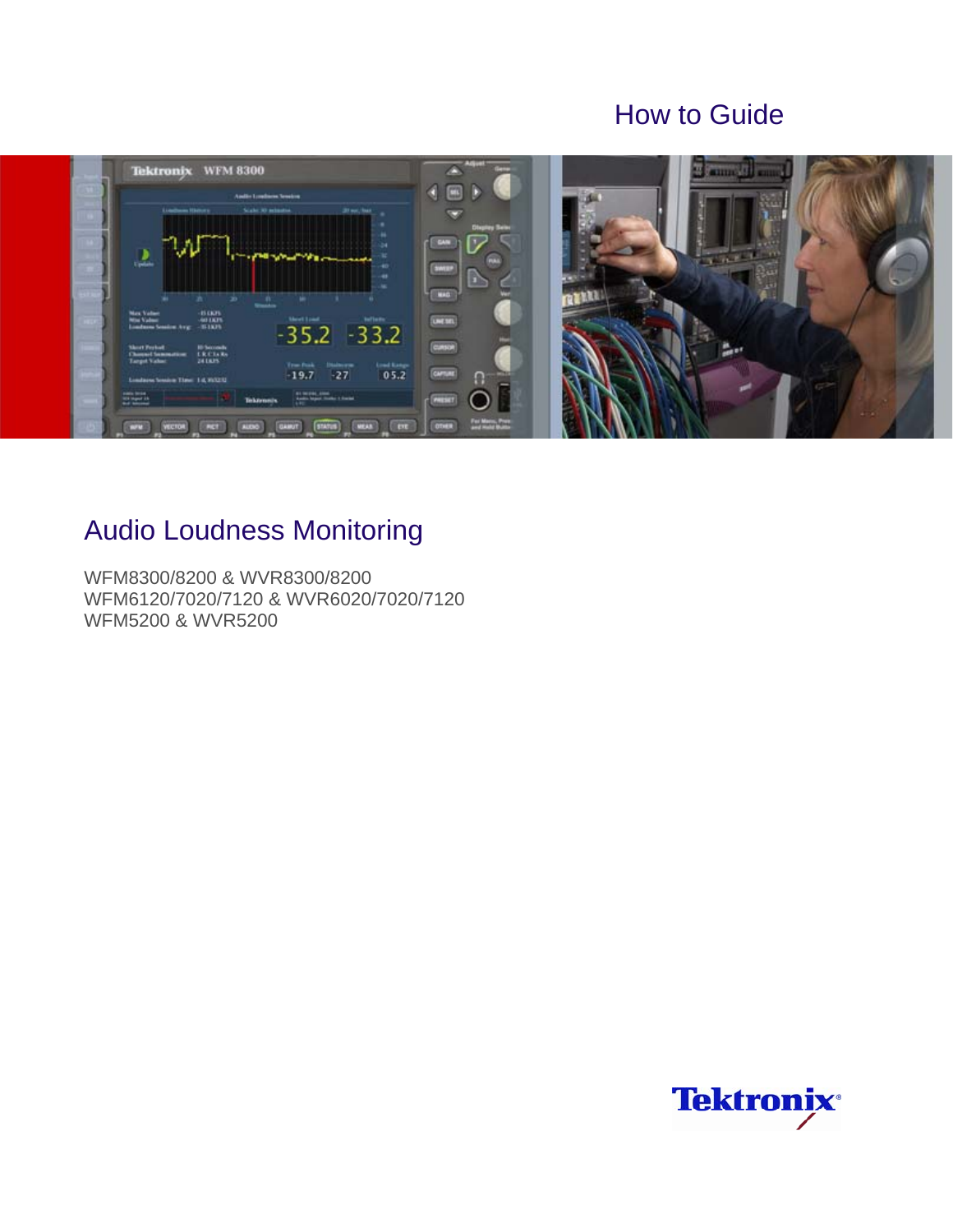### **WFM6120/7020/7120 & WVR6020/7020/7120 Version 6.1.4 Software**

- **This release version 6.1.4 adds support for Audio Loudness measurements to the ITU-R BS.1770 standard with support for ATSC A/85 recommended practice and EBU R128. The ALOG option is required to support Loudness Session chart of the loudness data and the ability to save the loudness measurements to USB or via network connection.**
- **Version 6.1.4 also supports Dolby Digital Plus when the DPE or DDP option is installed within the instrument.**

### **WFM8300/8200 & WVR8300/8200 Version 2.5.x**

 **This release version 2.5.x adds support for Audio Loudness measurements to the ITU-R BS.1770 standard with support for ATSC A/85 recommended practice and EBU R128. Version 2.5.x also supports Dolby Digital Plus when the DPE or DDP option is installed within the instrument.** 

#### **WFM5200 & WVR 5200 Version 2.6.2**

 **This release version 2.6.2 adds an update for Audio Loudness measurements to ITU-R BS. 1770 standard with support for ATSC A/85 recommended practice and EBU R128. Version 2.6.2 also supports Simple SIM, Timecode Discontinuity and Dolby Guardband Meter.**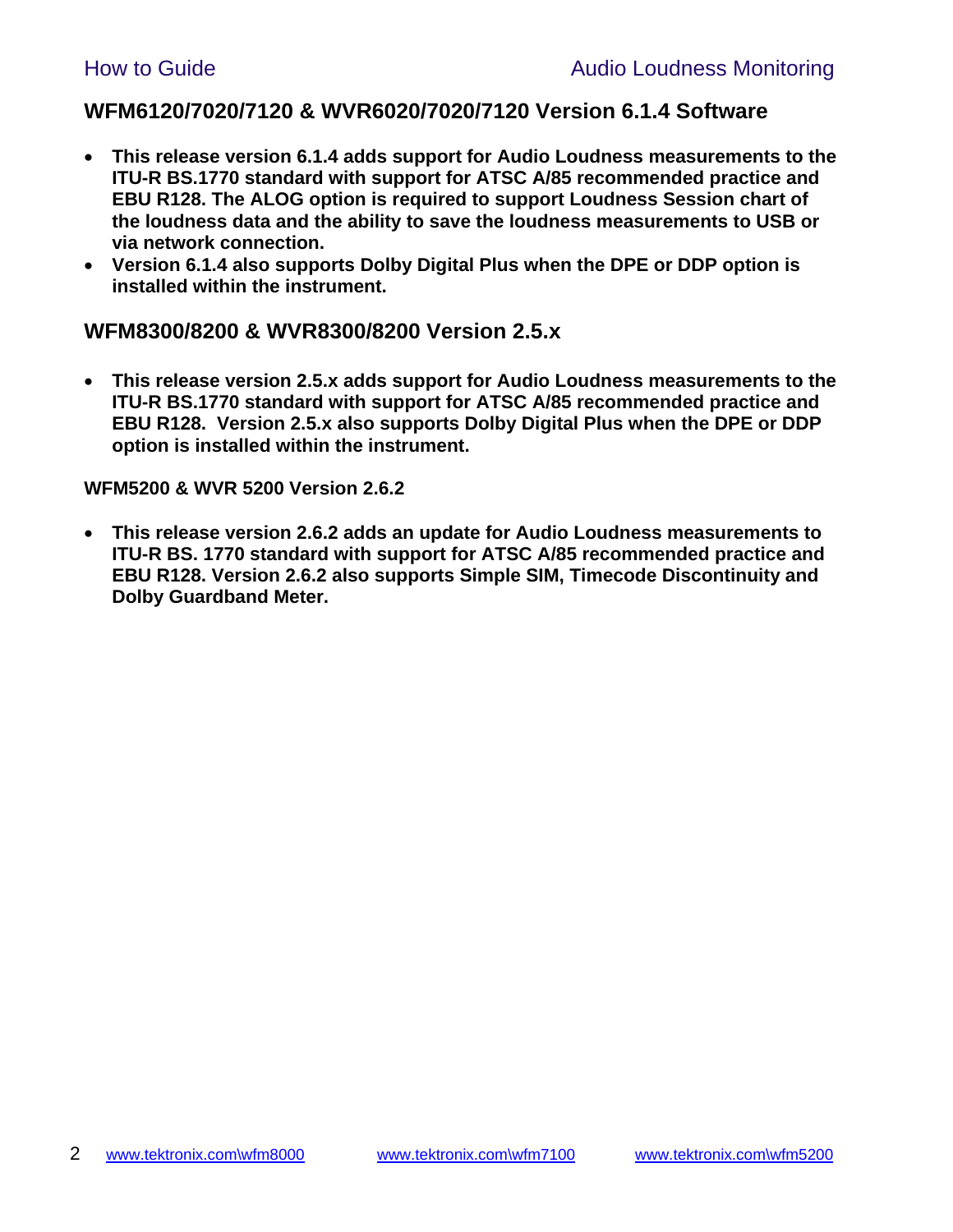#### **What is Loudness?**

Overall loudness of a program needs to be maintained within the listening environment. If there are significant variations between programs or between channels, the user will invariably have to reach for the remote control to change the volume to a suitable listening level. This can lead to user frustration as they have to constantly change the volume control between programs and between channels. The broadcast chain needs to maintain a suitable average loudness for the various programs they are transmitting.

Loudness is a subjective measurement and is primarily a psychological correlation with the physical intensity of the audio signal. Different people will perceive the loudness of the signal differently and therefore a variety of techniques have been used to characterize the overall loudness of the signal. The ITU-R BS.1770 standard (algorithms to measure audio program loudness and true-peak audio levels) is one method for measuring loudness within broadcast environments. The ITU-R BS 1770 standard has been adopted by ATSC within recommend practice A85 Techniques for Establishing and Maintaining Audio Loudness for Digital Television and EBU recommendation R128 Loudness normalisation and permitted maximum level of audio signals.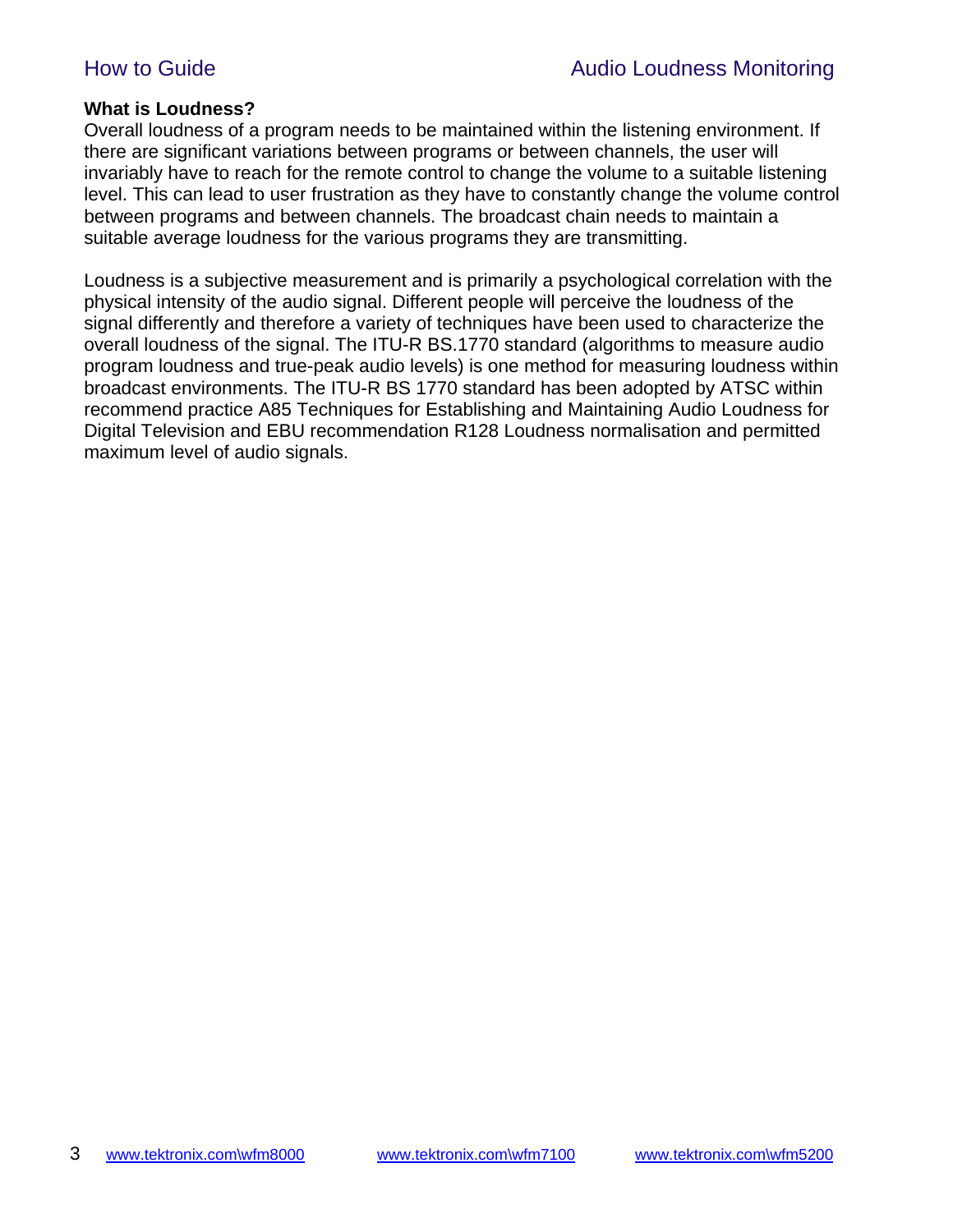#### **How to Configure the Audio Loudness Monitoring**

- 1. Select one of the tiles (1,2,3,4) and press the **Audio** button
- 2. Select **FULL** to make the display full screen, pressing **FULL** again will toggle back to FlexVu™.

On WFM/WVR5200 series use the Thumbnail button to cycle through the tiles and push and hold the Thumbnail button to toggle between Full and four tile modes.

- 3. Press and hold the **Audio** button to display the menu.
- 4. Move up and down the menu using the Arrow Keys or General Knob to the **Loudness Meter** menu.
- 5. Enter the sub menu by pressing **SEL** and navigate to the **Program** selection. (Figure 1)



 **Figure 1.** Audio Display with Audio Loudness Meter.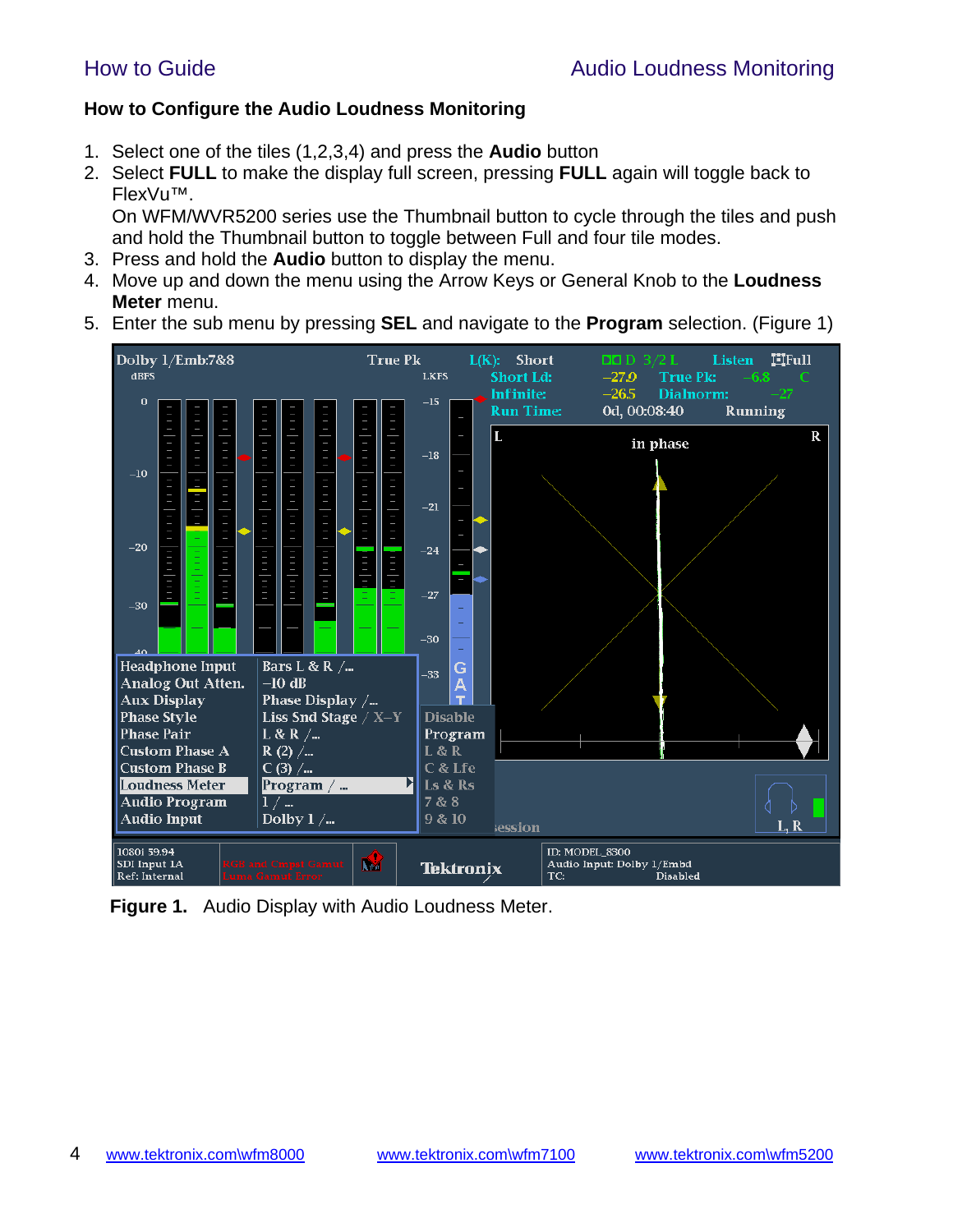**Note**:- **The Audio Loudness meter is available for Analog, AES, Embedded and Dolby inputs depending on options installed within the instrument. The Loudness meter is not available in Embedded 16-Ch mode.**

#### **How to Quickly Configure the Loudness Measurements Presets for ATSC or EBU Standards.**

Within the **Config** menu of the instrument there are a variety of settings for the Loudness measurements within the Loudness Settings menu.

To simplify the operation of the instrument **Loudness Presets** are available to quickly configure the unit to the appropriate standard recommendations.

- 1. Press the **Config** button to enter the configuration menu.
- 2. Move up and down the menu using the Arrow Keys or General Knob to the **Loudness Settings** menu
- 3. Press **SEL** to enter the sub menu and navigate to the **Loudness Preset** menu.
- 4. Depending on the user requirements you can select **ATSC A/85**, **EBU R128 (+9 scale)**, **EBU R128 (+18 scale)**, **IEC61672** or **ARIB TR-B.32**. Navigate to the appropriate selection and press **SEL** to enable this preset.



**Figure 2.** Loudness Preset Configuration menu.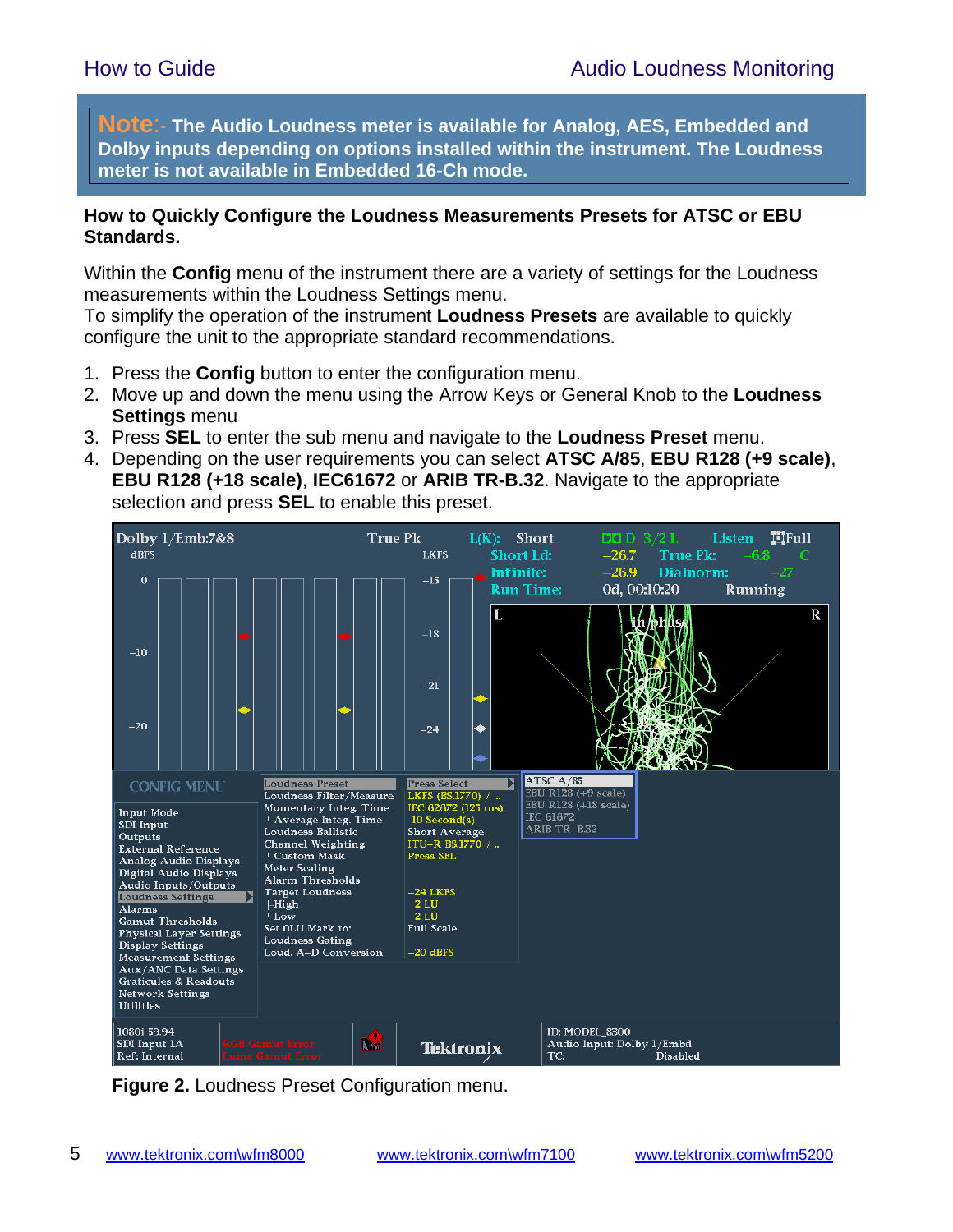**Note:- When the Loudness preset is selected within the Loudness Settings menu. Settings that are changed within the Loudness Settings menu by the loading of the Loudness preset will be shown in yellow text. Information regarding the settings of the Loudness presets can be obtained by pressing the HELP button on the front of the instrument.**

#### **Elements of Audio Display with Loudness Measurements.**



### **Figure 3.** Audio Tile Display.

1. Loudness Meter is enabled from within the Audio Tile menu and can be selected to show the Loudness for the program, a channel pair or disabled and not displayed within the audio tile. The Program Loudness (PL) is a summation of a number of audio channels. The channels that are included in the summation are indicated within the audio display by green channel labels. The channels that are not included in the program loudness and are indicated by white channel labels.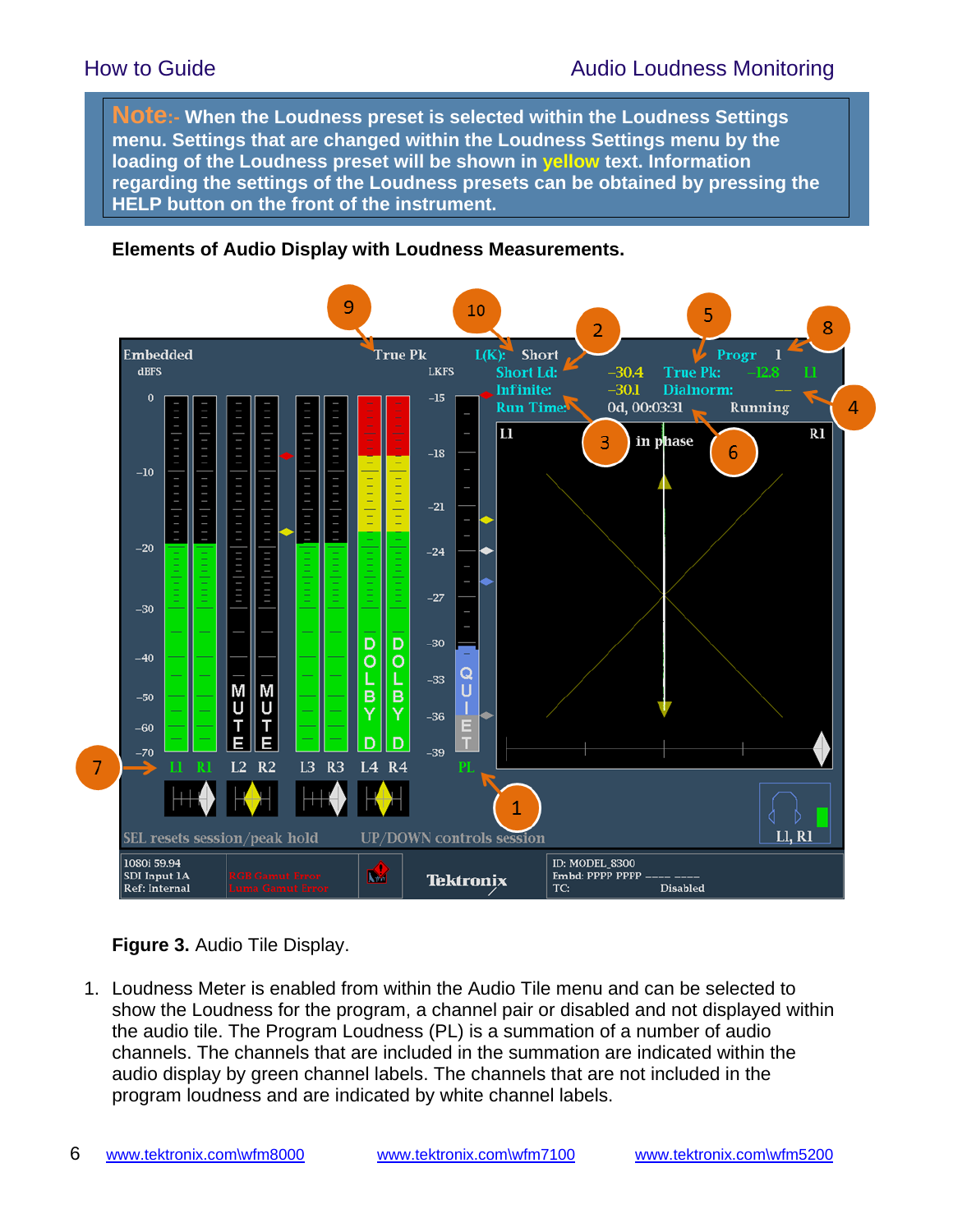The Loudness meter scale is configured by the user within the **Config** menu of the **Loudness Settings**.

Target Loudness is indicated by the White Diamond shape at the side of the meter. Yellow and Blue Diamond shapes indicates the allowed high and low user defined loudness thresholds.

Too Loud threshold is indicated by the Red Diamond shape.

Too Quiet threshold is indicated by the Grey Diamond shape.

- 2. Short Duration Applies the variable time duration to the integration window of the loudness measurement. The Average Integration Time defines the duration of the integration window and is configured within the Loudness Settings menu. The value can range from 1 to 60 seconds.
- 3. Infinite Duration Integrates the loudness measurement continuously over the audio session duration. The audio session can be started, stopped or reset by the user. If gating is applied then some measurement results may be excluded from the loudness measurements.
- 4. Dialnorm An AC-3 metadata parameter, numerically equal to the absolute value of the Dialog Level, carried in the AC-3 bit stream. Valid values are  $1 - 31$ . The value of 0 is reserved. The values of 1 to 31 are interpreted as –1 to –31. This display shows the current metadata value decode from the Dolby stream or from the SMPTE 2020 ancillary data packet.
- 5. True Peak Shows the current maximum True peak value and indicates the channel that has recorded the maximum true peak level. The audio level is four times oversampled per ITU-R BS 1771 for each audio channel and shows actual signal peaks regardless of their duration. An in-bar peak indicator will persist at the peak level for the "Peak Hold Time". For the ATSC standard a maximum True Peak value of -2dBFS is allowed and the EBU recommends a value of -1dBFS.
- 6. Audio Session Duration The duration of the audio session is show in time and indicates how long the audio session has been running since the last reset. The session can be started and stop using the **Up** or **Down** arrows and can be reset by using the **SEL** button within the audio tile.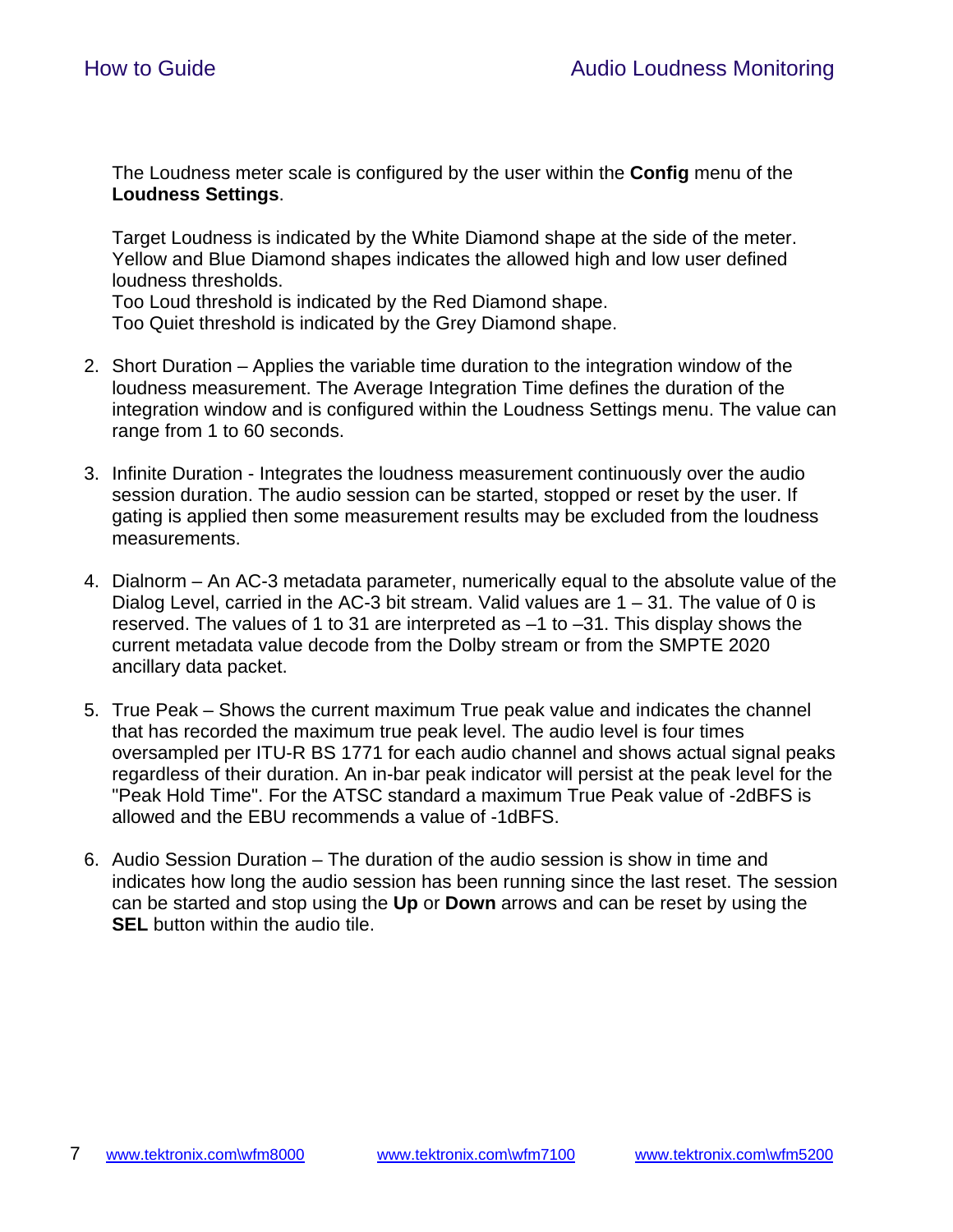- 7. Audio Channel Labels The audio channel labels can be numbered in channel pairs (1,2,3…) or can be configured to show the surround channel labels (L, C, R, Ls, Rs, Lfe..). The audio program config within the audio input/outputs configuration menu defines the audio mappings ( 8x1 (Mono), 4x2 (Stereo), 2x3 (LCRS), 2x2 2 (Quad), 2x3.1 (LCRLfe), 5.1 + 2 (Surr + Stereo), 7.1, 2 + 5.1 (Stereo + Surr). These audio program configuration define the number of programs present within the audio bars and how to sum the audio channels within the program. The audio channel labels below the audio bars indicate whether this channel is included within the audio Loudness summation. A Green channel label indicates that the audio channel is included in the Loudness summation. Whereas a White channel label indicates that the audio channel is not included in the Loudness summation. The summation of the number of channels can be configured by the user within the Loudness Settings menu.
- 8. Audio Program number Specifies the audio program currently being used for the program loudness. Within the **Config** menu the audio program can be configured by the user for AES or Embedded inputs and configured automatically for Dolby streams based on metadata. For instance stereo would use a Audio Program Config of 4x2 (Stereo) providing 4 different stereo program (1-4) for the 8 audio bars.
- 9. Audio Ballistic Specifies the response characteristics of the level meters. Choices are True Peak, PPM (Peak Program Meter) Type 1, PPM Type 2, VU, and Loudness.
- 10. Loudness Ballistic Specifies the response characteristics of the Loudness meters. Choices are Short Average, Long Average, Ungated Long, IEC 61672 F, IEC 61672 S and EBU R128 M (Momentary).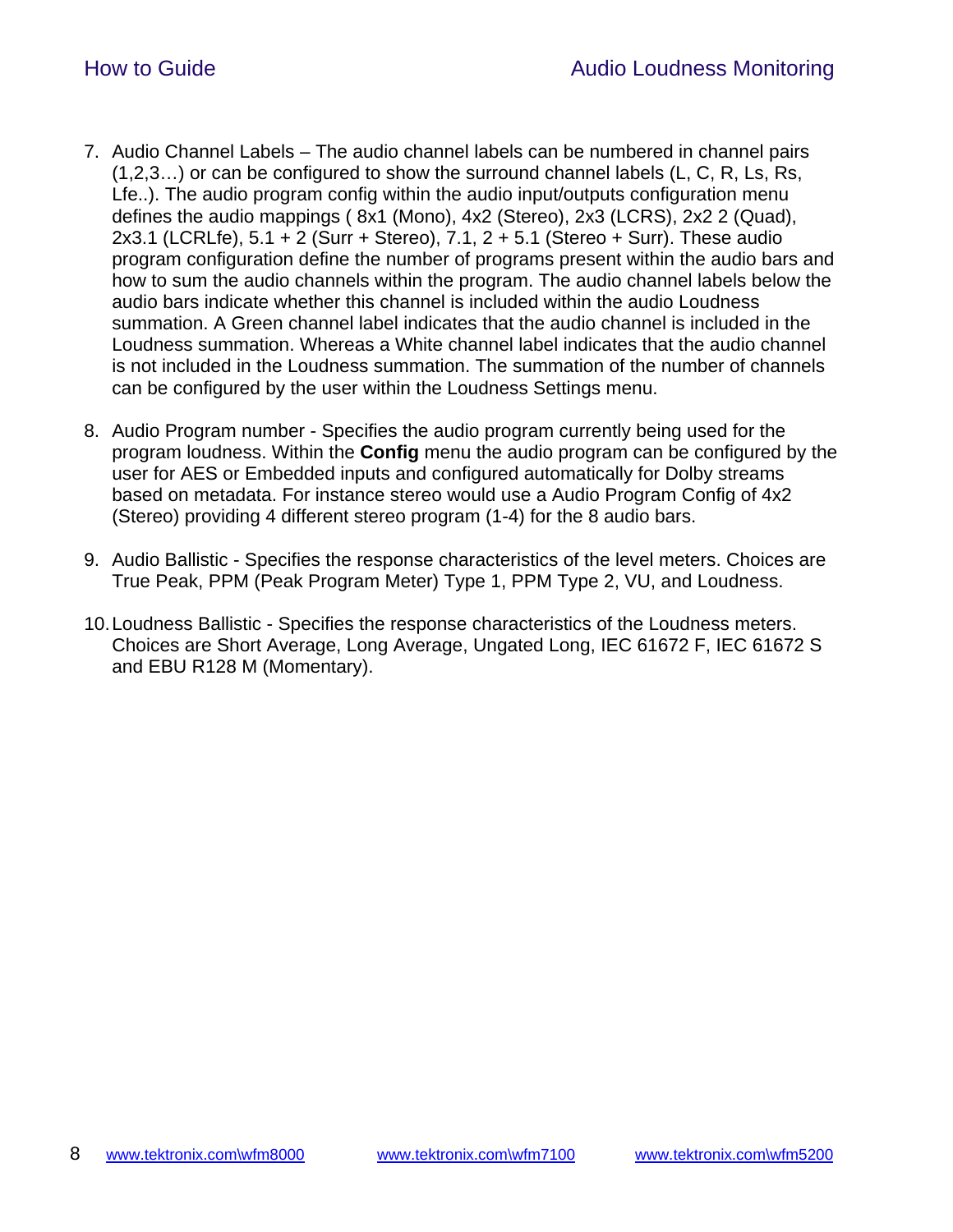### **How to Configure Loudness Readouts within Audio Display**

A user may specifically be interested in the Loudness measurements made by the instruments and to be able to quickly read the values within the audio display. To configure this display as shown in Figure 4 perform the following operations.

- 1. Select one of the tiles (1,2,3,4) and press the **Audio** button
- 2. Select **FULL** to make the display full screen, pressing **FULL** again will toggle back to FlexVu™.

On WFM/WVR5200 series use the Thumbnail button to cycle through the tiles and push and hold the Thumbnail button to toggle between Full and four tile modes.

- 3. Press and hold the **Audio** button to display the menu.
- 4. Move up and down the menu using the Arrow Keys or General Knob to the **Aux Display** menu.
- 5. Enter the sub menu by pressing **SEL** and navigate to the **Loudness** selection (Figure 4)



**Figure 4.** Loudness Readouts within Audio Display.

Figure 4 provides large number readouts for the Short Loudness Duration and Infinite Loudness measurement, along with values for maximum True Peak and Loudness Range measurement, based on the statistical distribution of loudness as defined within EBU R128 and EBU Tech 3342. Loudness Range which is defined within EBU R128 and quantifies the variation of the loudness measurement. The Loudness Range measurement is based on the statistical distribution of loudness within a program.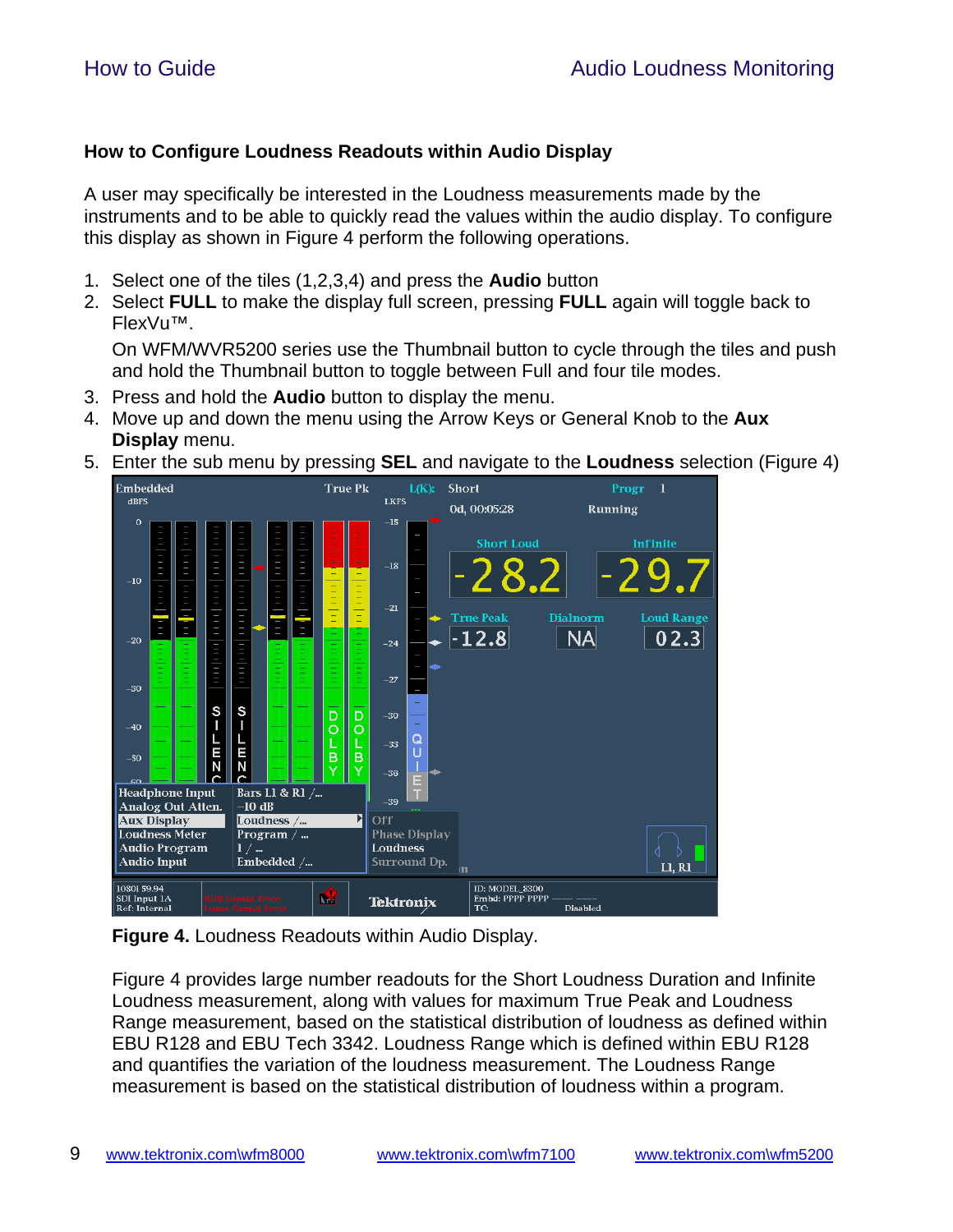### **Audio Session Display**

### **How to Configure the Audio Session Display**

- 1. Select one of the tiles (1,2,3,4) and press the **Status** button
- 2. Select **FULL** to make the display full screen, pressing **FULL** again will toggle back to FlexVu™.

On WFM/WVR5200 series use the Thumbnail button to cycle through the tiles and push and hold the Thumbnail button to toggle between Full and four tile modes.

- 3. Press and hold the **Status** button to display the menu.
- 4. Move up and down the menu using the Arrow Keys or General Knob to the **Display Type** menu.
- 5. Enter the sub menu by pressing **SEL** and navigate to the **Audio Session** selection. (Figure 5)

| <b>Audio Session</b>                        |                   |                          |              |                            |                     |                      |                            |                           |                            |          |
|---------------------------------------------|-------------------|--------------------------|--------------|----------------------------|---------------------|----------------------|----------------------------|---------------------------|----------------------------|----------|
| <b>Audio Input:</b>                         |                   | Dolby A                  |              |                            | <b>Signal Loss:</b> |                      |                            |                           |                            |          |
| <b>Analog Output</b><br><b>AES B Output</b> |                   | Dolby: L, R<br>Dolby:L,R |              | Dolby:C,Lfe<br>Dolby:C,Lfe |                     |                      | Dolby:Ls,Rs<br>Dolby:Ls,Rs |                           | Dolby:L2,R2<br>Dolby:L2,R2 |          |
| <b>Channel</b>                              | L                 | $\mathbf{R}$             | $\mathbf C$  | <b>Lfe</b>                 | <b>Ls</b>           | $\mathbf{Rs}$        |                            |                           | Lt                         | Rt       |
| <b>Clip</b>                                 | $\theta$          | $\theta$                 | $\Omega$     | $\Omega$                   | $\Omega$            | $\theta$             | $\Omega$                   | $\theta$                  | $\Omega$                   | $\Omega$ |
| Over                                        | $\bf{0}$          | $\mathbf 0$              | $\mathbf 0$  | $\mathbf 0$                | $\mathbf 0$         | $\bf{0}$             | $\mathbf 0$                | $\mathbf 0$               | $\bf{0}$                   | $\bf{0}$ |
| Loud                                        | $\bf{0}$          | $\theta$                 | $\mathbf{0}$ | $\mathbf 0$                | $\theta$            | $\theta$             | $\theta$                   | $\mathbf 0$               | $\bf{0}$                   | $\bf{0}$ |
| <b>Mute</b>                                 | 742               | 747                      | 732          | 872                        | 767                 | 766                  | 33                         | 33                        | 954                        | 949      |
| <b>Silence</b>                              | $\bf{0}$          | $\theta$                 | $\bf{0}$     | $\mathbf 0$                | $\bf{0}$            | $\bf{0}$             |                            | 1                         | $\mathbf 0$                | $\theta$ |
| Peak (dBFS)                                 | $-14.2$           | $-12.6$                  | $-6.0$       | $-18.6$                    | $-20.3$             | $-20.3$              |                            |                           | $-14.0$                    | $-14.0$  |
| High (dBFS)                                 | $-10.9$           | $-9.5$                   | $-6.2$       | $-18.7$                    | $-20.4$             | $-20.4$              | --                         |                           | $-I4.1$                    | $-14.1$  |
| <b>Active bits</b>                          | 24                | 24                       | 24           | 24                         | 24                  | 24                   | $\theta$                   | $\theta$                  | 24                         | 24       |
| $L(K)$ (LKFS)                               | $-43.3$           | $-43.6$                  | $-26.8$      | $-62.0$                    | $-69.0$             | $-69.0$              |                            |                           | $-35.9$                    | $-36.0$  |
| $L(K)$ (LKFS)                               |                   | $-40.9$                  |              | $-27.3$                    |                     | $-66.1$              |                            |                           |                            | $-33.4$  |
| Pgm:                                        | LKFS Inf: $-27.1$ |                          |              | Short: $-26.8$             |                     | <b>Short Pd: 10s</b> |                            | <b>Chans: L R C Ls Rs</b> |                            |          |
|                                             |                   |                          |              |                            |                     |                      |                            |                           |                            |          |
|                                             |                   |                          |              |                            |                     |                      |                            |                           |                            |          |

| <b>Run Time: 0 d, 00:11:53</b><br>Changed since reset: Yes<br><b>Press "SEL"</b> to reset. Any "arrow key" stops/starts. |                                            |          |           |                                                                       | Running |
|--------------------------------------------------------------------------------------------------------------------------|--------------------------------------------|----------|-----------|-----------------------------------------------------------------------|---------|
| 1080i 59.94  <br>SDI Input 1A<br><b>Ref: Internal</b>                                                                    | <b>RGB Gamut Error</b><br>Luma Gamut Error | <b>R</b> | Tektronix | ID: MODEL 8300<br>Audio Input: Dolby 1/Embd<br>TC:<br><b>Disabled</b> |         |

### **Figure 5. Audio Session Display**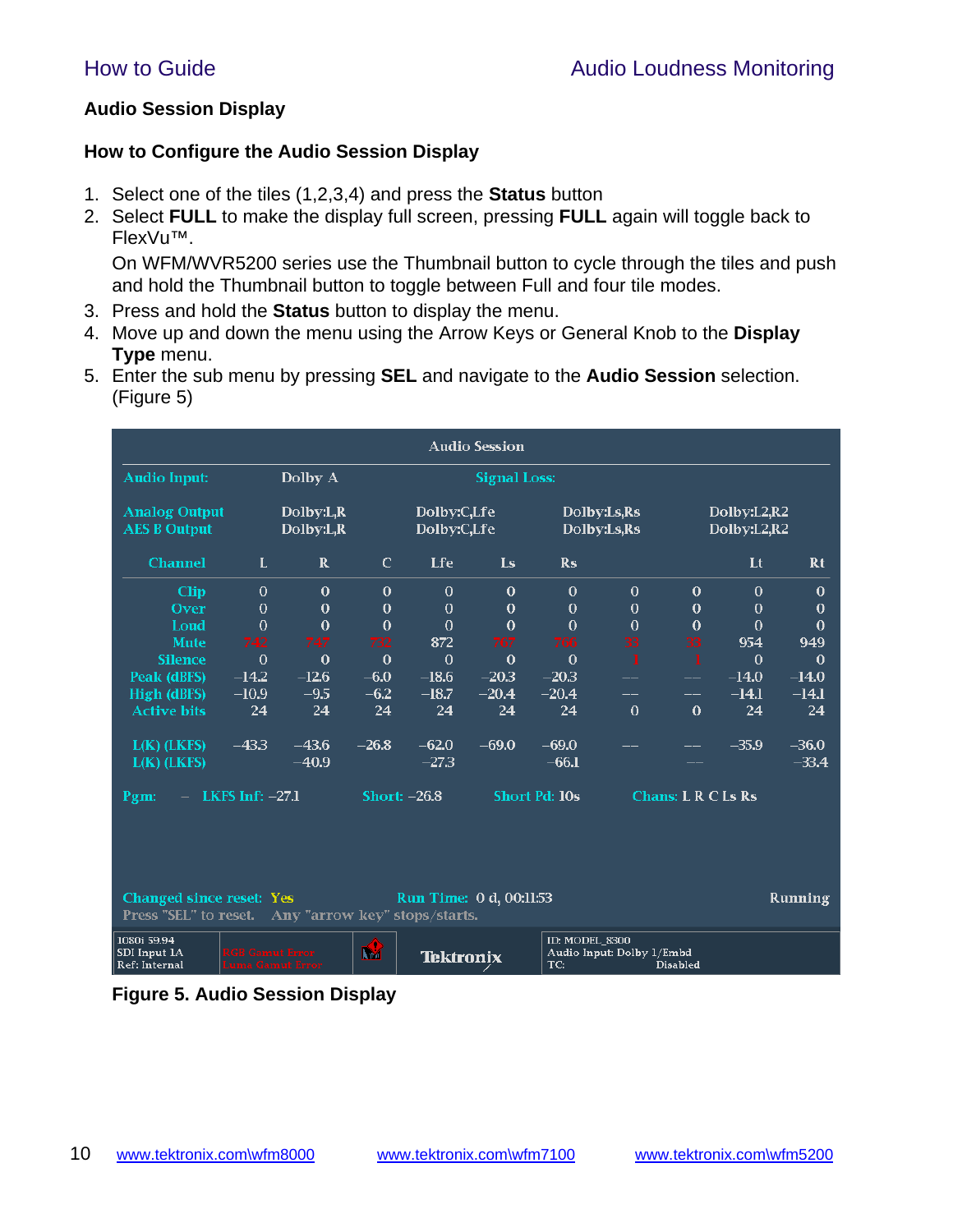The audio session display contains a variety of summary information on each channel of the audio signal for the number of clips, mute, over and silence events that have occurred during the audio session **Run Time**. Additionally the maximum Peak and High audio level for each channel are also displayed.

**Note:- The Peak value in the audio session display is the True Peak audio level measurement and the High audio level value is based on the ballistic used for the audio level. The True Peak measurement is based on a four times oversampling of the audio signal as specified in ITU-R BS.1771.**

For audio loudness measurements a calculation for each channel and channel pairs is shown in the audio session display, along with the Program Loudness for the short and infinite duration. The Program Loudness measurement is based on a summation of a number of the audio channels and the duration of the measurement. The information on the number of channels summed together is provided within the **Chans:** display and the **Short PD:** label indicates the duration of the short period used for the Short term Loudness measurement. The infinite duration of the Loudness measurement is based on the **Run Time** of the audio session and can be stopped, started or reset by the user.

**Note:- To stop or start the audio session press the up or down arrows in either the audio tile or audio session display. Press SEL to reset the Run Time of the audio session in either the audio or audio session display.**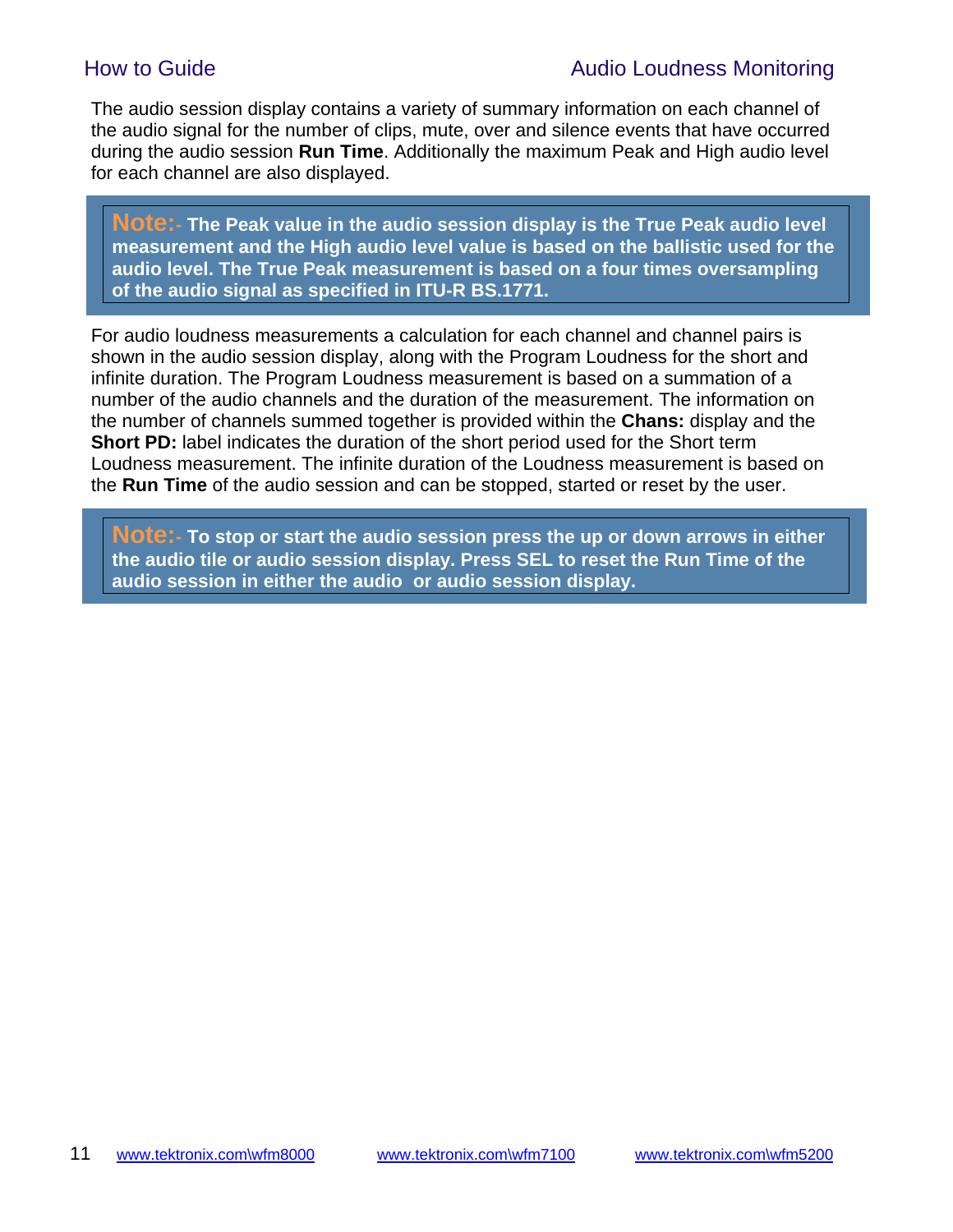#### **Loudness Session**

The **ALOG** option is required for the WFM7x20 and WVR7x20 Series in order to display the Loudness Session that shows a trend chart of the loudness measurements and the ability to save the data to USB or download to a PC via a network connection.

#### **How to Configure the Loudness Session Display**

- 1. Select one of the tiles (1,2,3,4) and press the **Status** button
- 2. Select **FULL** to make the display full screen, pressing **FULL** again will toggle back to FlexVu™.

On WFM/WVR5200 series use the Thumbnail button to cycle through the tiles and push and hold the Thumbnail button to toggle between Full and four tile modes.

- 3. Press and hold the **Status** button to display the menu.
- 4. Move up and down the menu using the Arrow Keys or General Knob to the **Display Type** menu.
- 5. Enter the sub menu by pressing **SEL** and navigate to the **Loudness Session** selection. (Figure 6).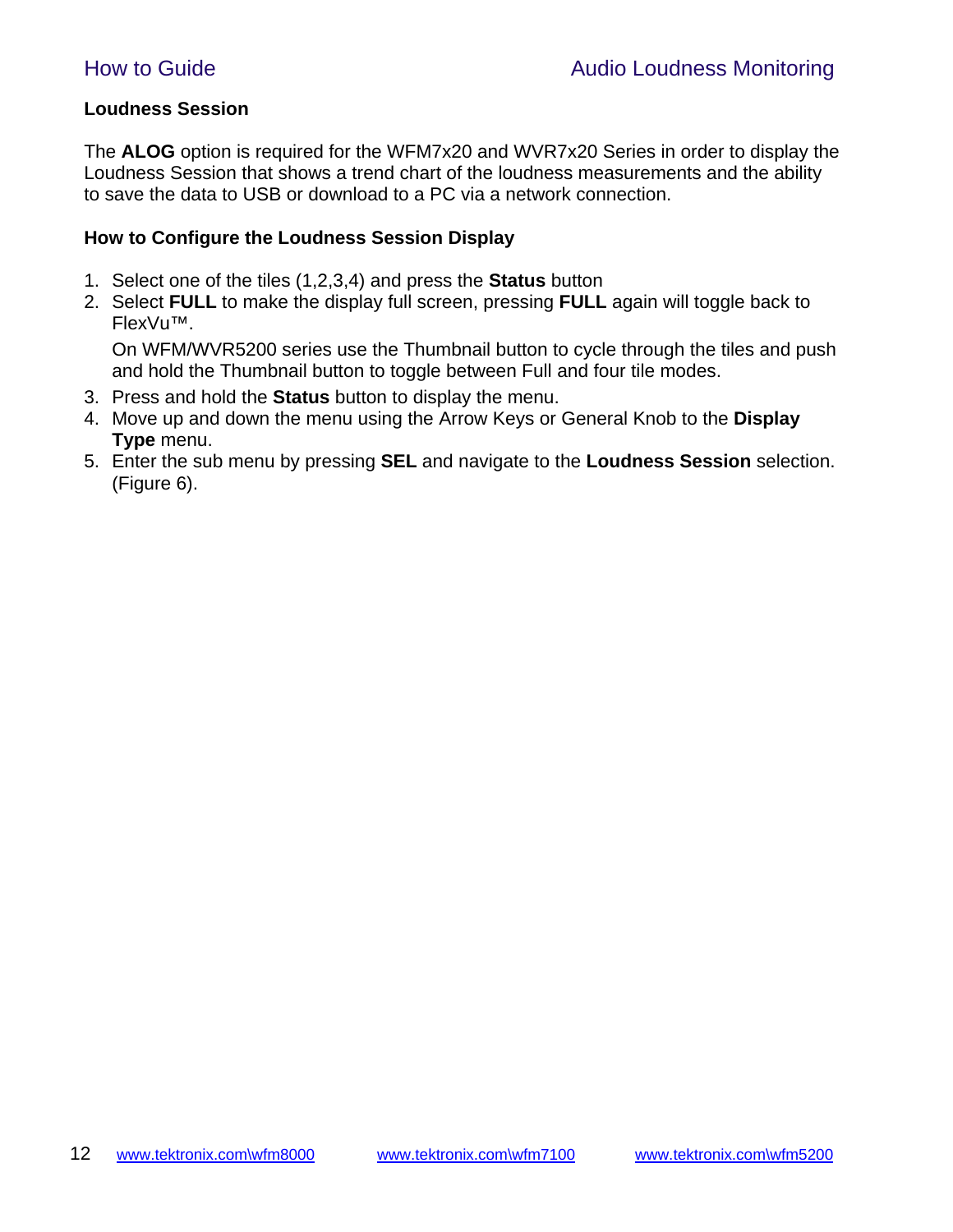## How to Guide **Audio Loudness Monitoring**

There are two types of charts available within the instrument. A trend chart (Figure 6) that shows a graph of the loudness measurements for the last 90 or 180 seconds and a bar chart that shows the maximum and minimum loudness value during each bar period and can show the loudness variations from 7.5 minutes to 30 hours instrument (Figure 7).



**Figure 6. Loudness Session – Trend Chart 90 Seconds.**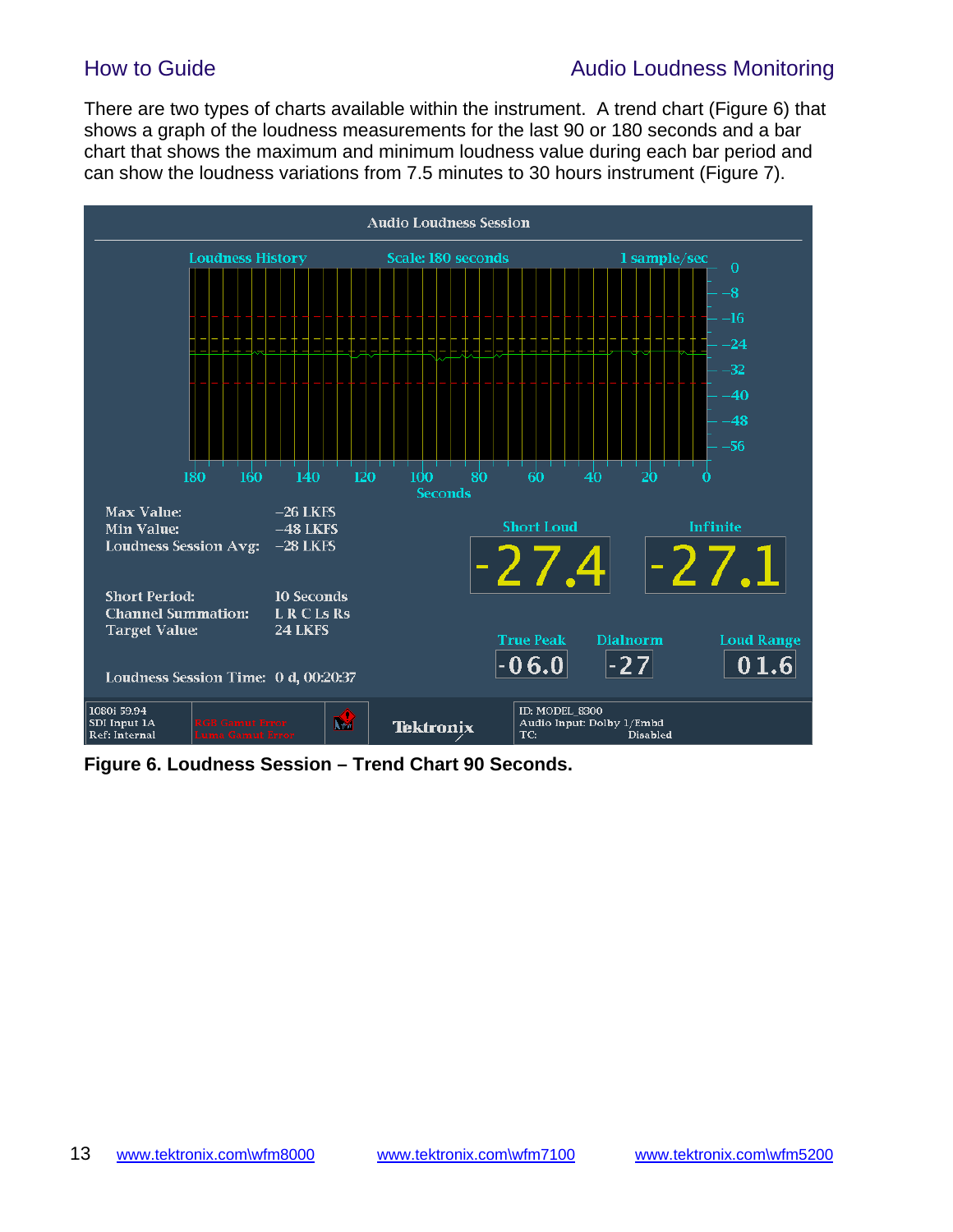#### **Configuration of Loudness Session Display.**

With the Loudness Session display selected as the active tile (Bright Blue border around tile). Push and hold the **Status** button to display the Loudness Session menu.

The following selections are available within this menu.

- **Mute Alarms** Alarm reporting can be temporarily muted.
- **Graph Scale** The horizontal scale of the chart can be changed from 0-90 and 180 seconds trend chart to 7.5 minute to a 30 hour bar chart.
- **Graph Gain** The vertical gain of the chart can be changed between 0-60, 8-40 and 12-36dB.
- **Save History to USB** Allows downloading of all loudness session data to a memory stick inserted into the front of the waveform monitor. Alternatively the loudness session log can also be downloaded via a network connection to the instrument.
- **History Reset** Resets the Audio Loudness Session history.
- **All Sessions Reset** Resets all audio and video sessions.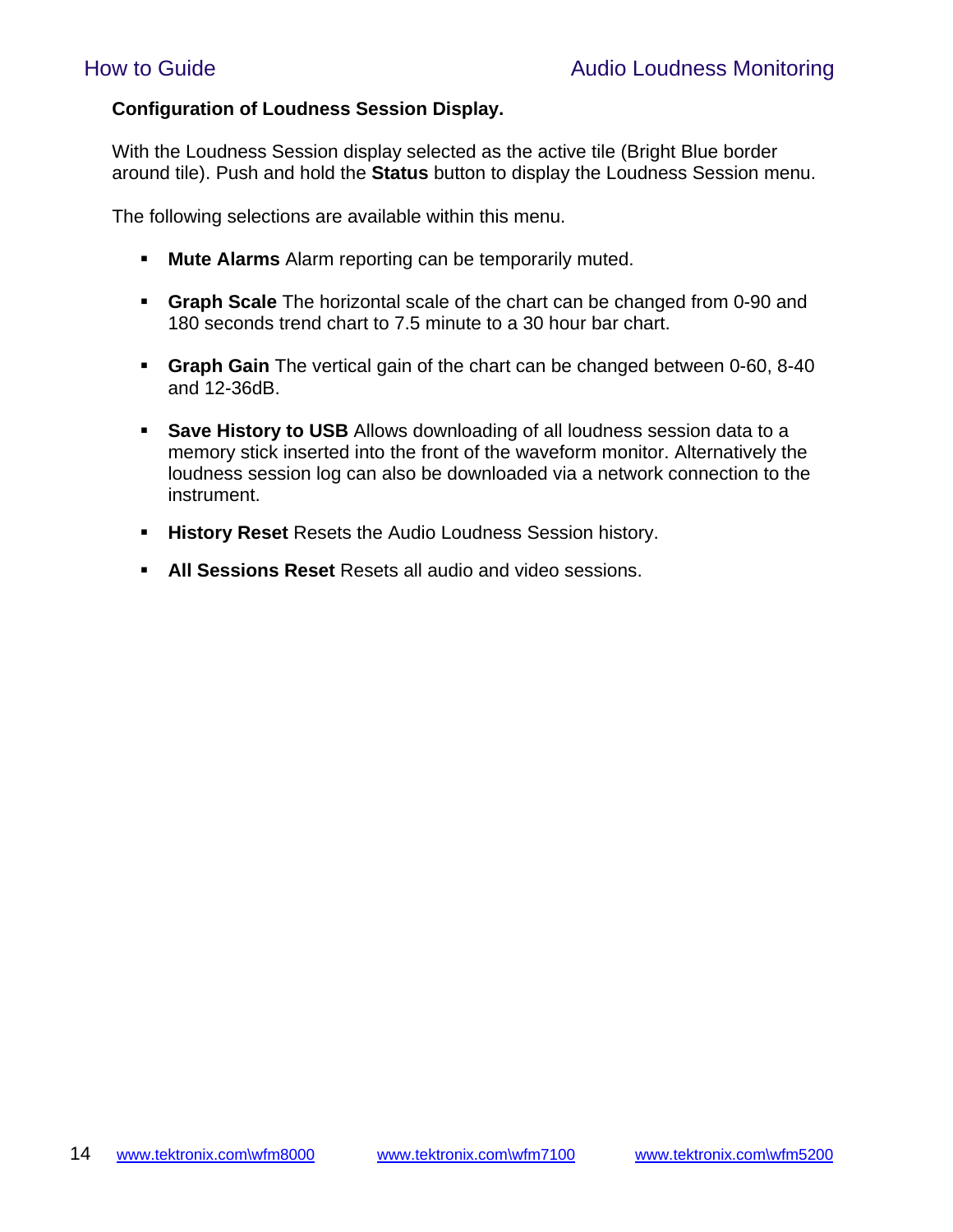#### **Resetting Audio Loudness Session Chart**

The statistics on the Audio Loudness Session chart continue to accumulate until you manually restart the data collection or cycle the power.

With the Loudness Session displayed and selected as the active tile (Bright Blue border around tile). Press and hold the **STATUS** button to display the STATUS pop-up menu. Scroll to History Reset and press **SEL** to reset the session.



**Figure 7. Loudness Session Bar Chart six hour duration.**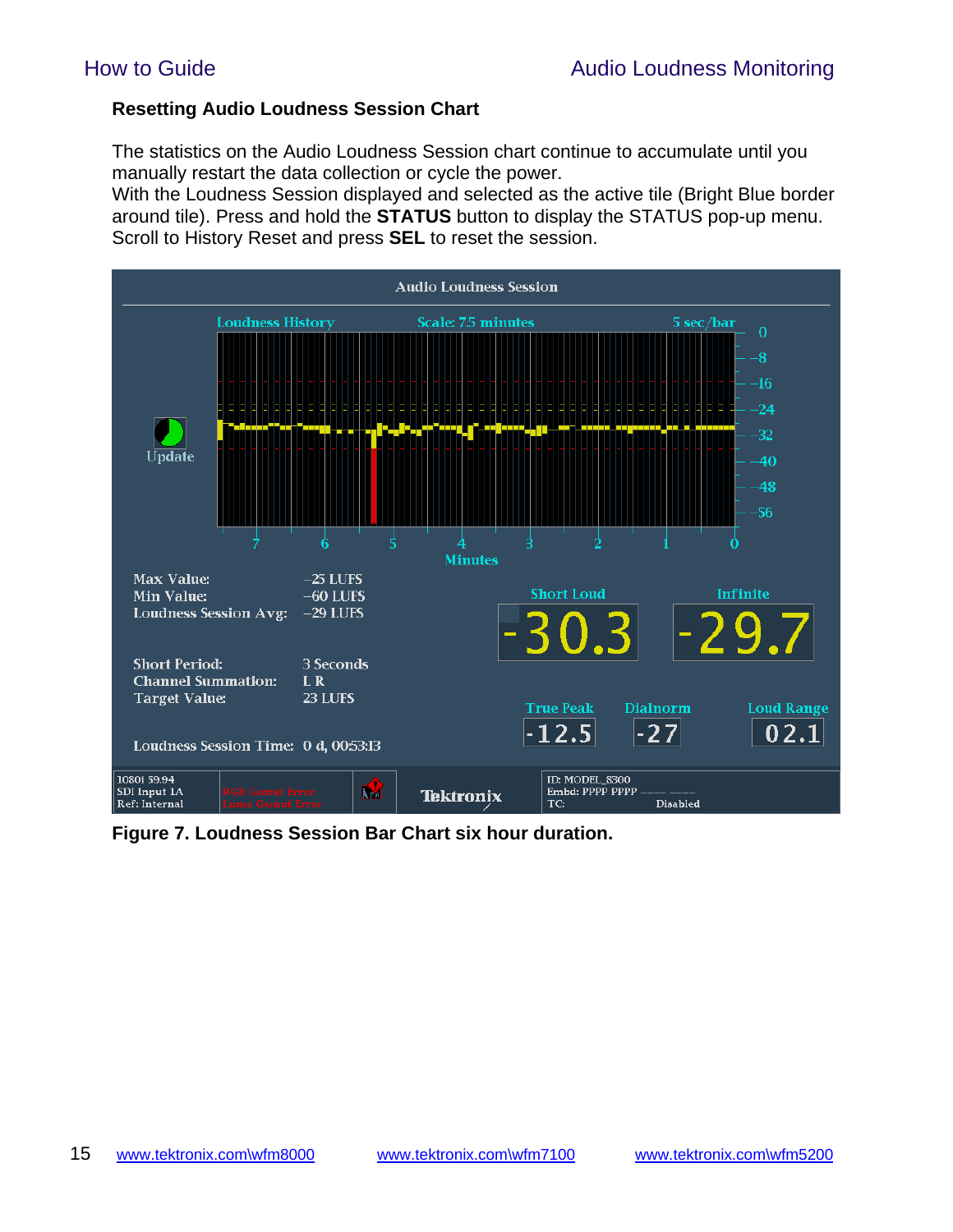#### **Elements of Loudness Session Display.**

- 1. **Loudness History:** Shows a graphical display of Loudness measurements over time. A trend chart is available for durations of 90 or 180 seconds and a bar chart from 7.5 minutes to 30 hours on the instruments.
- 2. **Scale:** Indicates the time interval over which the loudness measurements are made. This can be configured within the Loudness Session menu. When a Bar chart is selected the top left of the chart shows the duration of each bar and an update icon shows when the next bar will be added to the chart (Figure 7).
- 3. **LKFS short** Loudness measurement based on duration of short period.
- 4. **LKFS inf.** Infinite Loudness measurement based on duration of audio session.
- 5. **Dialnorm** is the metadata value that is present either within the Dolby data stream or carried as an Ancillary data packet per SMPTE2020.
- 6. **True Peak** is the maximum true peak value recorded by the audio meters. More detailed information on the true peak level of each channel is displayed within the audio session.
- 7. **Max Value** The maximum Loudness value recorded within the loudness session.
- 8. **Min Value** The minimum Loudness value recorded within the loudness session.
- 9. **Loudness Session Avg.** The Loudness session average that is a summed average of all the values recorded in the session.
- 10. **Channel Summation** Shows the summation of audio channels currently used to compute the Loudness average.
- 11. **Short Period** Displays the current duration of the short period Loudness average.
- 12. **Target Value** Displays the current user defined Target Loudness level.
- 13. **Loudness Session Time** Displays the current duration of the Loudness Session since last reset.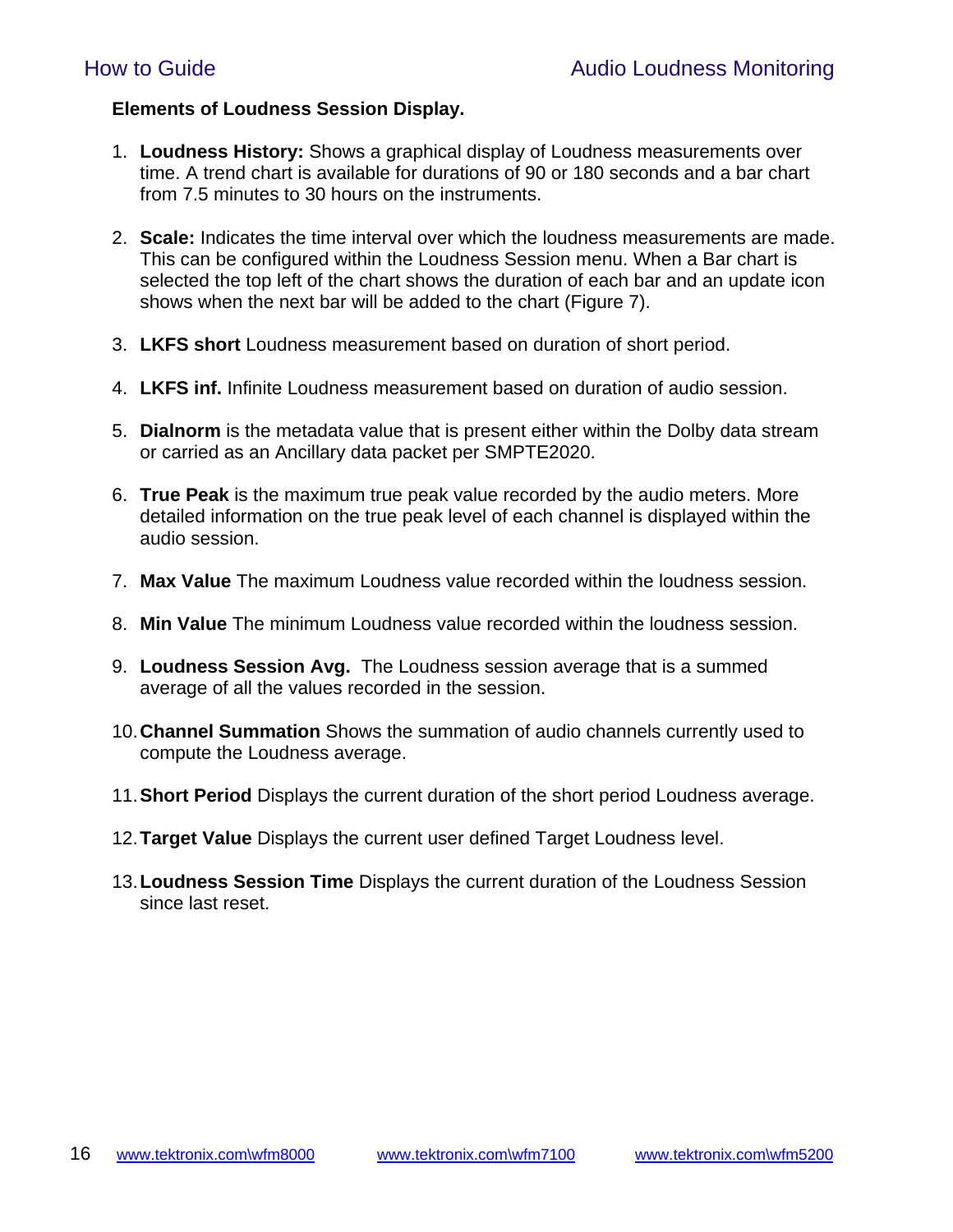### **Saving the Loudness Measurements Session Data.**

If you are using an 8000, 5200 or WFM7x20 Series waveform monitor then you can save the Loudness measurement data to a USB stick in the following way (for a WVR7000 or 6000 Series the Loudness session data can be stored via the network):

- 1. Insert a memory stick into the front of the waveform monitor. You may have to wait a moment for the memory stick to be mounted within the instrument. To check the status of the USB device press the **MAIN** button and verify that the USB stick is mounted. If the USB stick is mounted then the menu will show **USB Unmount** that indicates the next action will unmounts the drive. If the USB device is not installed and indicates USB Mount then press **SEL** to mount the device or check the status of the drive. You may have to try a different device if the USB stick is not recognized by the unit.
- 2. Select the Loudness Session as the active tile (Bright Blue border around tile). Press and hold the **STATUS** button to display the STATUS pop-up menu.
- 3. Navigate to **Save History to USB** using the arrow keys or general knob.
- 4. Press **SEL** to automatically save the Loudness session data to the USB memory device. A progress bar will be shown in the status menu to indicate the transfer of the file.
- 5. The Loudness Session data will be automatically stored in a folder using the Instrument name *InstrumentName* **LoudnessHist**. Within this folder a file will be created of the Loudness History using the Instrument Name, Date and Time of the instrument as the file name.
- 6. Once the data is saved to the memory stick please remember to **Unmount** the device which can be done under the **Main** button menu. In order to prevent loss of data on the USB device.

You can also download the Loudness Session data use a PC and a network connection to the instrument.

- 1. Connect the instrument to a PC through an ethernet hub or a direct connection with a crossover cable to back of the instrument.
- 2. To allow network access to the instrument, you need to set the IP address. Network addresses can be assigned either automatically (DHCP) or manually. If your network does not use DHCP, you will have to manually enter the address for the instrument. Your LAN administrator will be required to provide a manual fixed IP address for you to use on a company network.
- 3. Press the CONFIG button to display the configuration menu and navigate to Network Settings. Press SEL to enter the submenu.
- 4. Navigate to Web Enable using the arrow keys or general knob and ensure On is selected.
- 5. Set the IP Config Mode to Manual or DHCP depending on your network setup. If using DHCP you can skip steps six and seven.
- 6. Select IP Address if entering an address manually and then use the dialog box to enter the values required using the arrow keys to navigate and SEL to set between each value.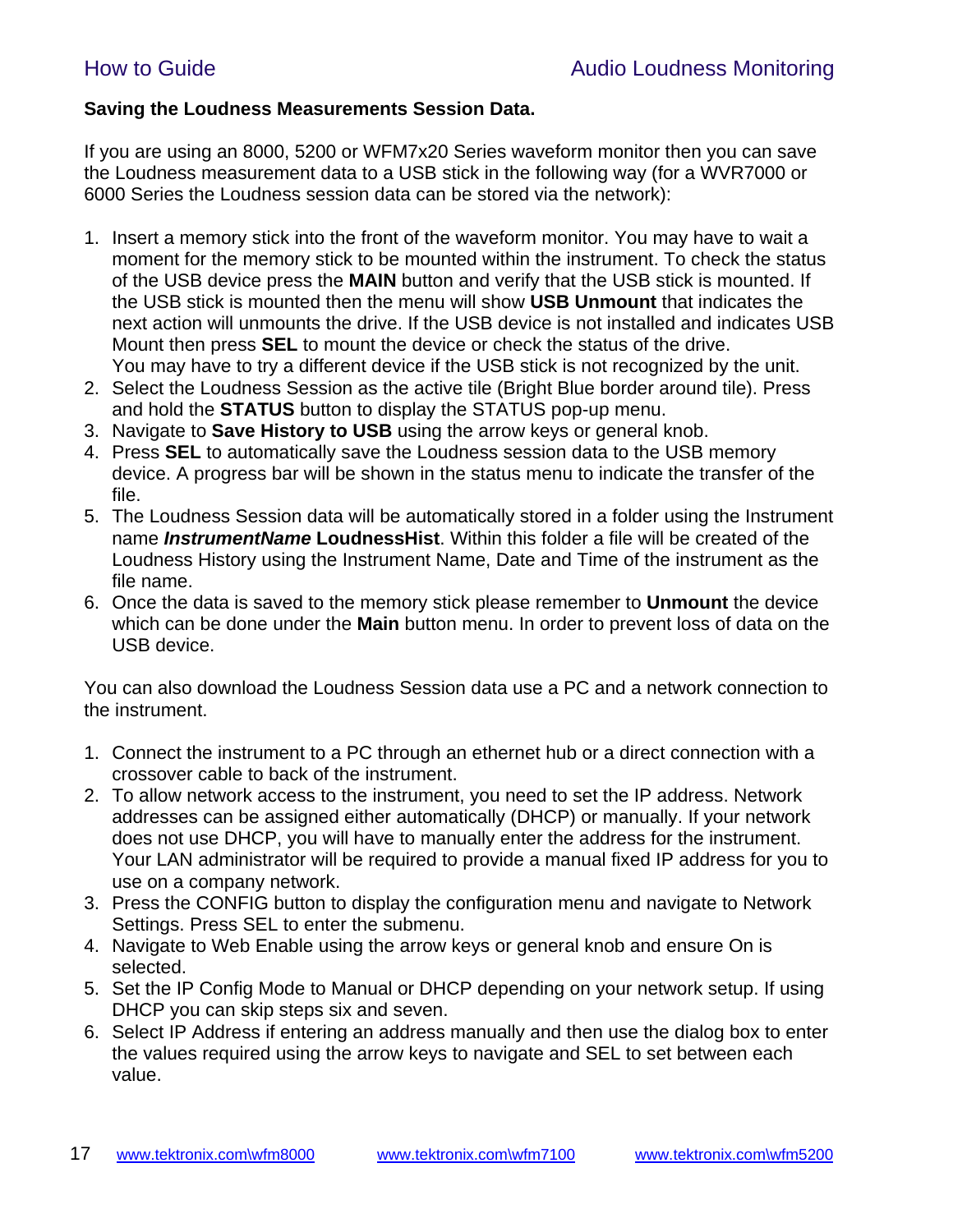- 7. Similarly select Subnet Mask and Gateway Address with the appropriate network parameters provided by your LAN Administrator.
- 8. Once the network is setup open a Web browser application on the PC (such as Internet Explorer or Firefox) and enter the IP address within the dialog box.
- 9. If the connection is established between the PC and instrument a Tektronix Remote Interface web page should be displayed.
- 10. Select **View Loudness History (text, html)** from this web page (Figure 8). Depending on your network connection speed and the length of the Loudness History this download process can take several minutes.
- 11. The file can be saved to your PC using the web browser application.

| 圏 Tektronix WFM7100 Remote Interface                                                                                                                                         |  |
|------------------------------------------------------------------------------------------------------------------------------------------------------------------------------|--|
| <b>Tektronix WFM7100 Remote Interface</b>                                                                                                                                    |  |
| Launch Applet<br>See the List of Web Clients                                                                                                                                 |  |
| <b>Instrument Options</b>                                                                                                                                                    |  |
| <b>Browse Help Documentation</b>                                                                                                                                             |  |
| Get a snapshot of instrument display (BMP)<br>Get a snapshot of status display (BMP)<br>Get a snapshot of instrument display (PNG)<br>Get a snapshot of status display (PNG) |  |
| View Event log (text, html)                                                                                                                                                  |  |
| View Diagnostic log (text, html)                                                                                                                                             |  |
| View Diagnostic log Summary (text, html)                                                                                                                                     |  |
| View Loudness History (text, html)                                                                                                                                           |  |
| Download SNMP MIB files wfm mon.mib, wfm7100.mib                                                                                                                             |  |
| Download Capture Buffer Image (binary)                                                                                                                                       |  |
| Upload Capture Buffer Image<br>Select Capture Buffer Image File:<br>Browse                                                                                                   |  |
|                                                                                                                                                                              |  |
|                                                                                                                                                                              |  |
|                                                                                                                                                                              |  |

#### **Figure 8. Tektronix Remote Interface.**

Once the data has been downloaded to the PC the html file can be imported directly into a spreadsheet application. Using the spreadsheet application the data can be manipulated in a variety of ways and charts can be produced from the data.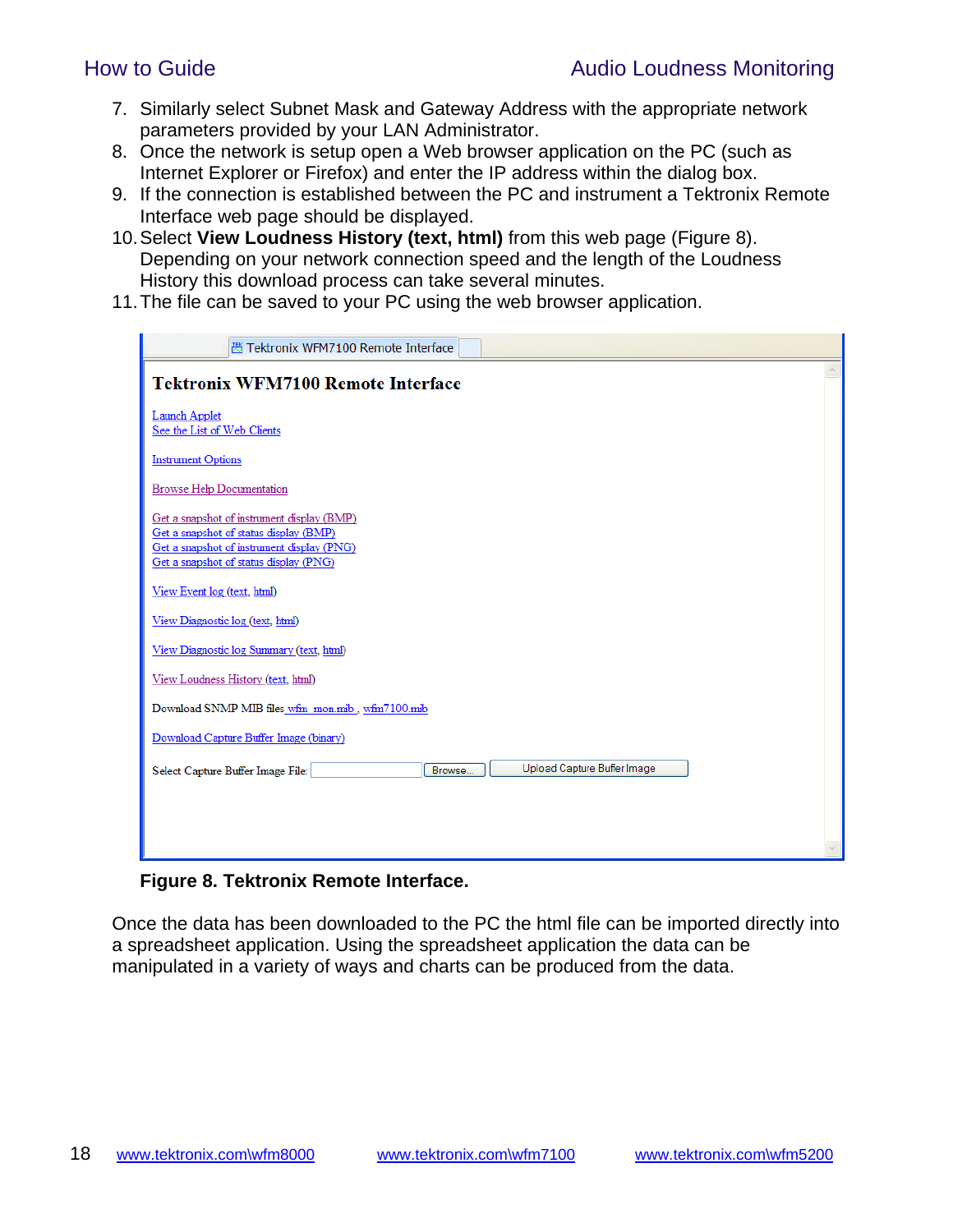## **APPENDIX A1**

## **Configuring Loudness Measurements**

- 1. Press the **CONFIG** button to display the menu.
- 2. Move up and down the menu using the Arrow Keys or General Knob to select the **Loudness Settings** menu (Figure 9).
- 3. Press **SEL** to enter sub menus and scroll up and down to select the desired function.

The following information is provided on each function available within the Loudness Settings menu. This information is also available by pressing Help button on the instrument or browsing the On-line documentation when connected to the instrument via a network connection.



**Figure 9. Loudness Setting Configuration menu.**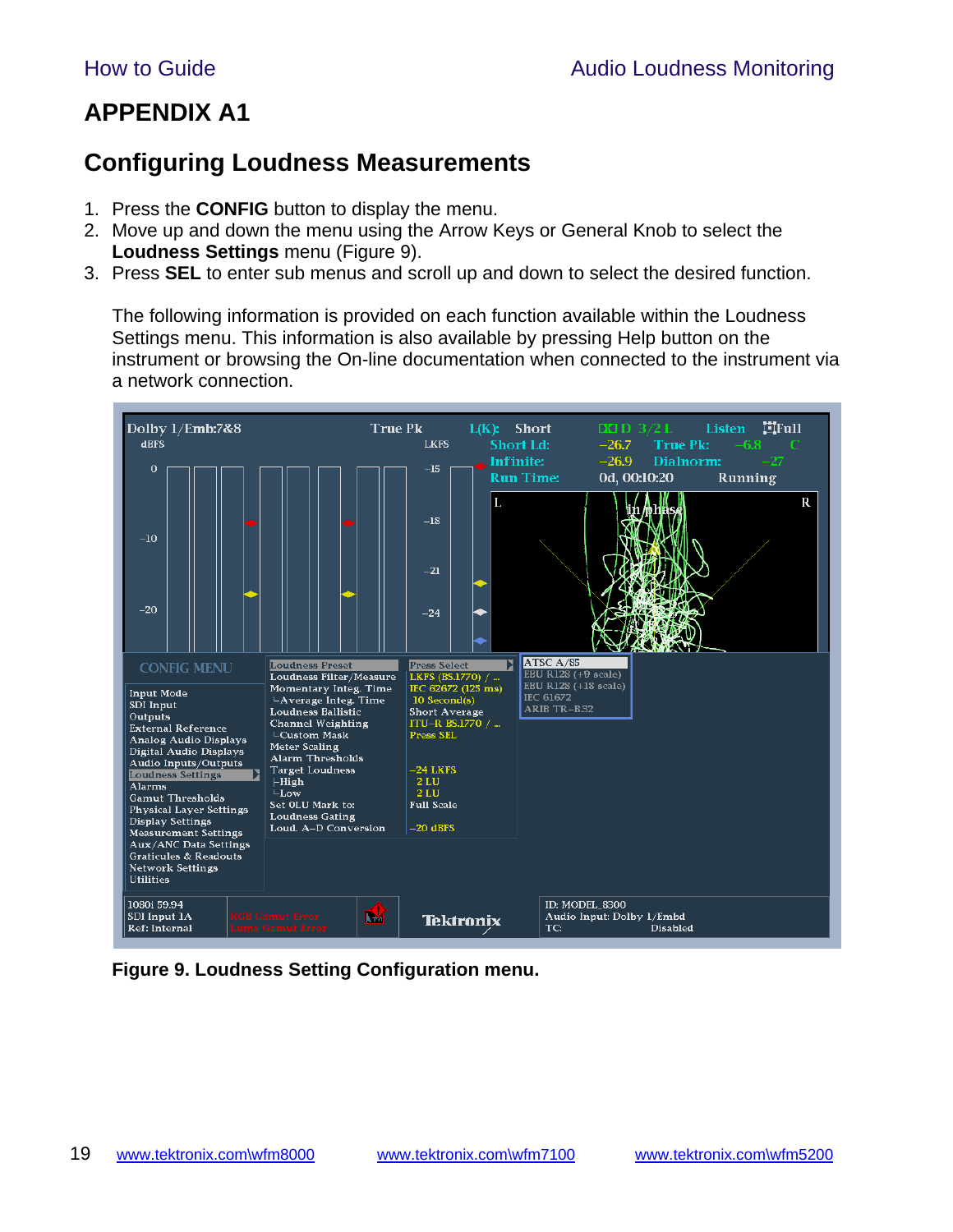| <b>Function</b>        | <b>Description</b>                                                                                                                                                                                                                                                                                                                           |
|------------------------|----------------------------------------------------------------------------------------------------------------------------------------------------------------------------------------------------------------------------------------------------------------------------------------------------------------------------------------------|
| <b>Loudness Preset</b> | Loudness presets allow you to quickly configure the instrument's<br>loudness measurement to comply with specific standards bodies.<br>Press SEL to load the selected loudness preset. The configuration that<br>changes as a result of the loading of the preset will be showing in yellow<br>with the Loudness settings configuration menu. |
|                        | The follow are the available Loudness Preset selections:<br><b>ATSC A/85</b><br><b>EBU R/128 (+9 scale)</b><br><b>EBU R/128 (+18 scale)</b><br><b>IEC 61672</b>                                                                                                                                                                              |
|                        | <b>ARIB TR-B.32</b>                                                                                                                                                                                                                                                                                                                          |
|                        | These loudness preset reconfigure the settings of the loudness<br>measurements in the following way:<br>ATSC A/85                                                                                                                                                                                                                            |
|                        | This preset loads a configuration in compliance with ATSC A/85 and<br>configures the following settings:<br>• Loudness Filter/ Measure - LKFS (BS.1770)                                                                                                                                                                                      |
|                        | • Momentary Integration Time - IEC 62672 (125ms)<br>• Average Integration Time - 10 seconds                                                                                                                                                                                                                                                  |
|                        | • Channel Weighting - ITU-R BS.1770<br>• Custom Mask - Press SEL                                                                                                                                                                                                                                                                             |
|                        | " Target Loudness -24LKFS<br><b>Target Loudness High 2LU</b>                                                                                                                                                                                                                                                                                 |
|                        | <b>Target Loudness Low 2LU</b><br>• Gating Type - Disabled                                                                                                                                                                                                                                                                                   |
|                        | • Safety Gating Level -99LKFS<br>- Relative Gate level OLU                                                                                                                                                                                                                                                                                   |
|                        | • Loud A-D Conversion -20dBFS                                                                                                                                                                                                                                                                                                                |
|                        | <b>EBU R/128 (+9 scale)</b>                                                                                                                                                                                                                                                                                                                  |
|                        | This preset loads a configuration in compliance with EBU R/128 and<br>configures the following settings:                                                                                                                                                                                                                                     |
|                        | • Loudness Filter/ Measure - LKFS (BS.1770)<br>• Momentary Integration Time - EBU R/128 (400ms)                                                                                                                                                                                                                                              |
|                        | • Average Integration Time - 3 seconds<br>• Channel Weighting - ITU-R BS.1770                                                                                                                                                                                                                                                                |
|                        | ■ Custom Mask - Press SEL<br><b>Target Loudness -23LUFS</b>                                                                                                                                                                                                                                                                                  |
|                        | " Target Loudness High 1LU<br>• Target Loudness Low 1LU                                                                                                                                                                                                                                                                                      |
|                        | • Gating Type - Relative                                                                                                                                                                                                                                                                                                                     |
|                        | • Safety Gating Level -99LUFS<br>- Relative Gate level -10LU                                                                                                                                                                                                                                                                                 |
|                        | • Loud A-D Conversion -18dBFS                                                                                                                                                                                                                                                                                                                |
|                        |                                                                                                                                                                                                                                                                                                                                              |
|                        |                                                                                                                                                                                                                                                                                                                                              |
|                        |                                                                                                                                                                                                                                                                                                                                              |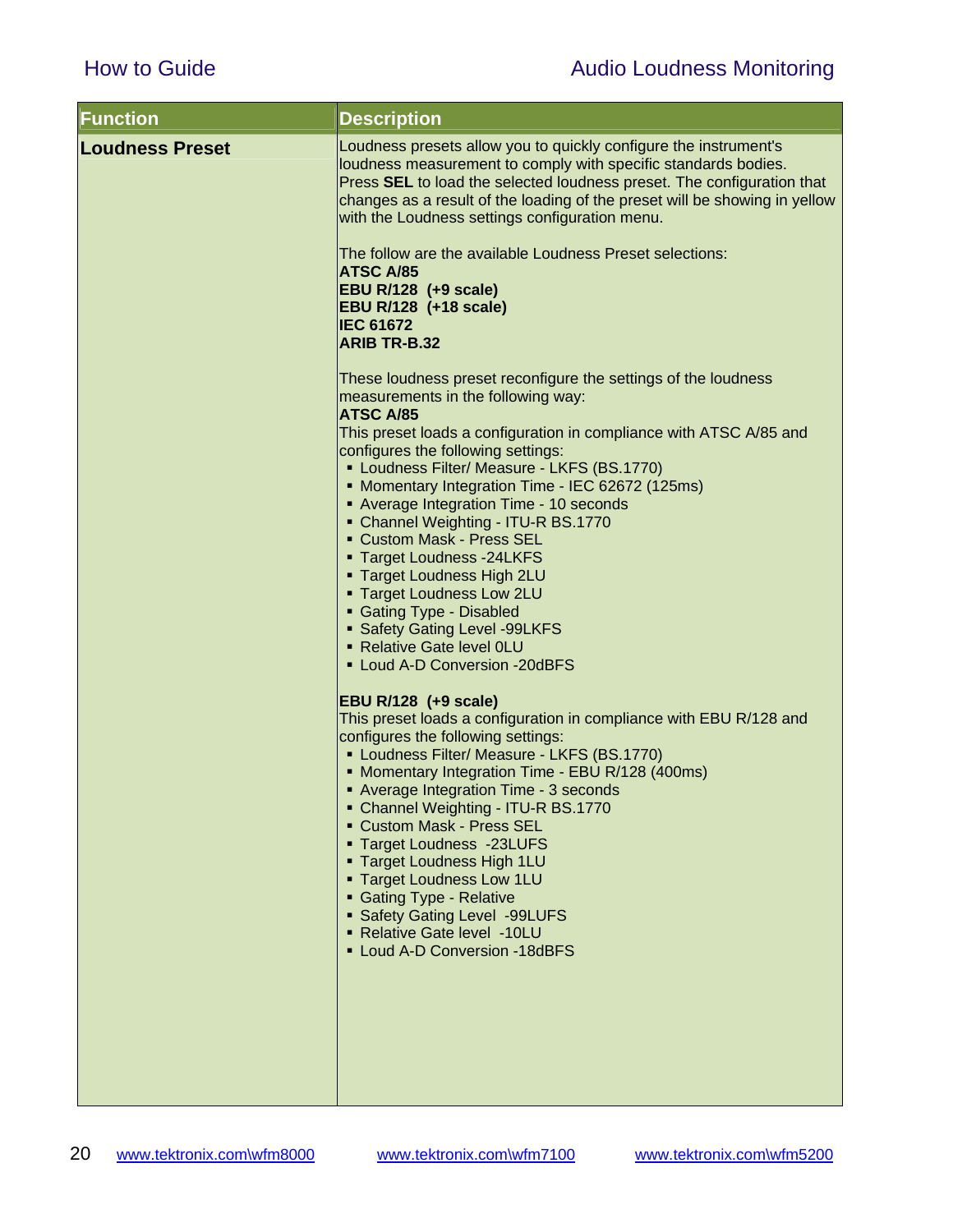| <b>Function</b> | <b>Description</b>                                                                                                                                                                                                                                                                                                                                                                                                                                                                                                                                                                 |
|-----------------|------------------------------------------------------------------------------------------------------------------------------------------------------------------------------------------------------------------------------------------------------------------------------------------------------------------------------------------------------------------------------------------------------------------------------------------------------------------------------------------------------------------------------------------------------------------------------------|
|                 | EBU R/128 (+18 scale)<br>This preset loads a configuration in compliance with EBU R/128 and<br>configures the following settings:<br>• Loudness Filter/ Measure - LKFS (BS.1770)<br>• Momentary Integration Time - EBU R/128 (400ms)<br>• Average Integration Time - 3 seconds<br>• Channel Weighting - ITU-R BS.1770<br>• Custom Mask - Press SEL<br>" Target Loudness -23LUFS<br><b>Target Loudness High 1LU</b><br><b>Target Loudness Low 1LU</b><br>• Gating Type - Relative<br>• Safety Gating Level -70 LUFS<br>- Relative Gate level -10LU<br>- Loud A-D Conversion -18dBFS |
|                 | <b>IEC 61672</b><br>This preset loads a configuration in compliance with IEC 61672 and<br>configures the following settings:<br>• Loudness Filter/ Measure - Leq(A)<br>• Momentary Integration Time - IEC 62672 (125ms)<br>• Average Integration Time - 10 seconds<br>• Channel Weighting - Custom<br>• Custom Mask - Press SEL<br>" Target Loudness - 24dBFS<br>" Target Loudness High 2dB<br>" Target Loudness Low 2dB<br>• Gating Type - Disabled<br>• Safety Gating Level -99dBFS<br>• Relative Gate level -0dB<br>• Loud A-D Conversion -20dBFS                               |
|                 | <b>ARIB TR-B.32</b><br>This preset loads a configuration in compliance with ARIB TR-B.32 and<br>configures the following settings:<br>• Loudness Filter/Measure - LKFS (BS.1770)<br>• Momentary Integration Time - EBU R128 (400ms)<br>• Average Integration Time - 3 seconds<br>• Channel Weighting - Custom<br>• Custom Mask - Press SEL<br>" Target Loudness -24LKFS<br>" Target Loudness High 1 LU<br><b>Target Loudness Low 1 LU</b><br>• Gating Type - Relative<br>• Safety Gating Level - 70LKFS<br>• Relative Gating Level -10LU<br>• Loud A-D Conversion -18dBFS          |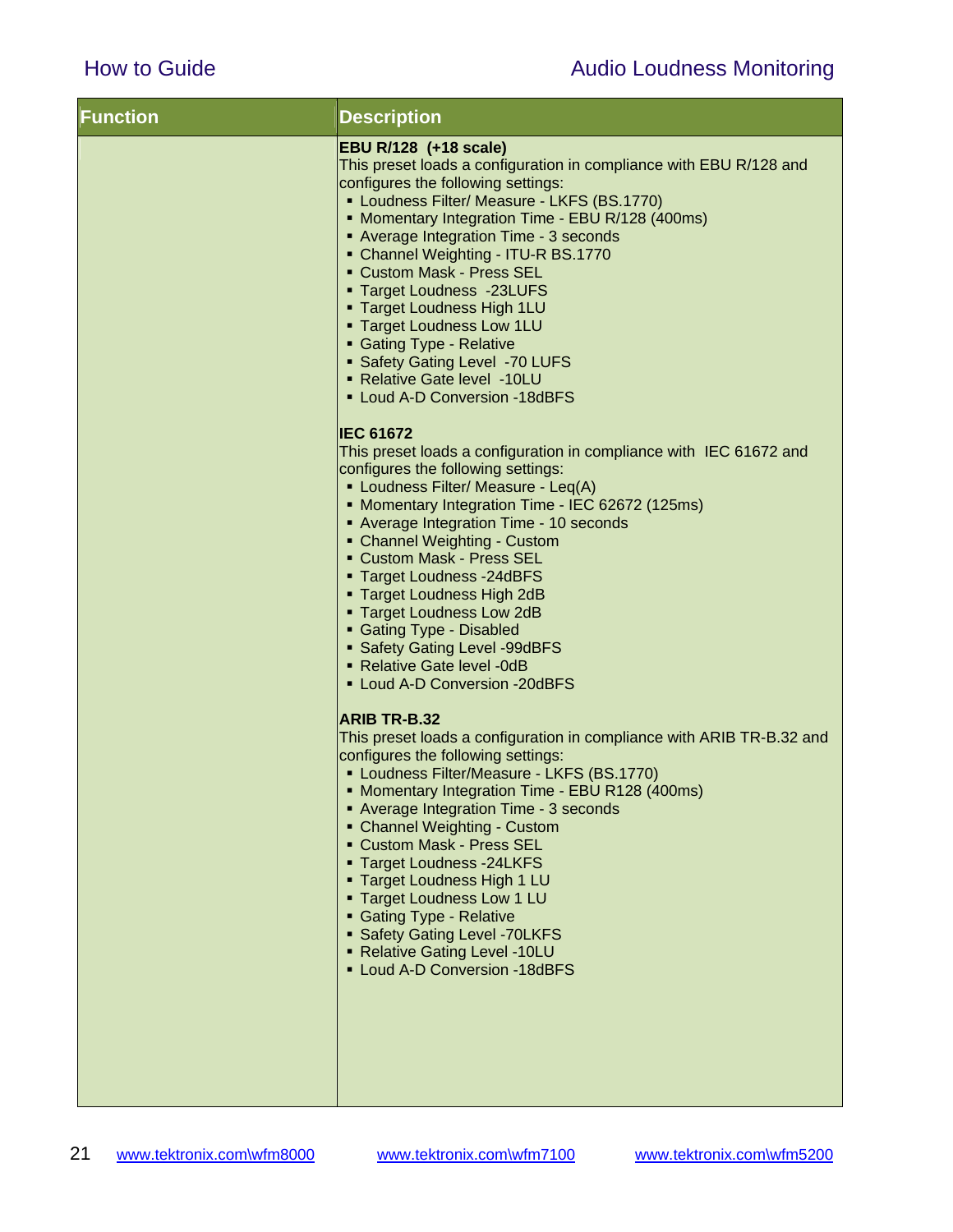| <b>Function</b>                                            | <b>Description</b>                                                                                                                                                                                                                                                                                                                                                                                                                                                                                                     |
|------------------------------------------------------------|------------------------------------------------------------------------------------------------------------------------------------------------------------------------------------------------------------------------------------------------------------------------------------------------------------------------------------------------------------------------------------------------------------------------------------------------------------------------------------------------------------------------|
| <b>Loudness Filter/Measure</b>                             | The Loudness Filter and Measurement selection controls which of<br>the three weighting filters are applied to the audio loudness<br>measurement, and is used by the loudness algorithm to calculate the<br>audio loudness.                                                                                                                                                                                                                                                                                             |
|                                                            | Selections for this parameter are:<br>LKFS (ITU-R BS.1770) - LKFS measurements using the K-weighting<br>filter as specified by ITU-R BS.1770. This filter is preferred for<br>surround sound programs, and is specified by ATSC and EBU<br>recommendations for monitoring program loudness.<br>• Leq (Linear) - Leq measurements using a weighting filter with a flat<br>response.<br>• Leq(A) - Leq measurements using the A-weighting filter, which more<br>closely matches the frequency response of the human ear. |
|                                                            | The filter selection applies to several areas:<br>• The Surround Sound display<br>. The Bar displays when displaying the loudness ballistic<br>• The Program or Channel Pair audio loudness bar displays<br>• Loudness measurements and readings in the Audio Display, Audio<br>Session Display, Audio Loudness Display, and Dolby Status<br>Displays.<br>• The Audio Loudness Session display                                                                                                                         |
|                                                            | The currently selected filter is shown within the Audio Display above the<br>Loudness Bar or within the Surround Sound display.                                                                                                                                                                                                                                                                                                                                                                                        |
| <b>Momentary Integ. Time</b><br><b>Average Integ. Time</b> | The Loudness Filter & Measure menu has the following selections.<br><b>Loudness Filter:</b><br>LKFS (ITU-R BS.1770) Loudness weighting filter that complies with ITU-<br>R BS.1770 standard.<br>Leq (Linear) Linear Loudness weighting filter that has a flat response.<br>Leq(A) A-Weighted Loudness filter that has a response that closely<br>matches the frequency response of the human ear.                                                                                                                      |
|                                                            | <b>Momentary Integration Time:</b><br>IEC 62672 (125ms) Integration time of audio bars is set to 125ms<br>EBU R/128 (400ms) Integration time of audio bars is set to 400ms                                                                                                                                                                                                                                                                                                                                             |
|                                                            | <b>Average Integration Time:</b><br>This value sets the Short duration over which the time interval is set for<br>the Loudness Average.<br>The range for this setting is from one second to 60 seconds. The default<br>value is 10 seconds.                                                                                                                                                                                                                                                                            |
|                                                            |                                                                                                                                                                                                                                                                                                                                                                                                                                                                                                                        |
|                                                            |                                                                                                                                                                                                                                                                                                                                                                                                                                                                                                                        |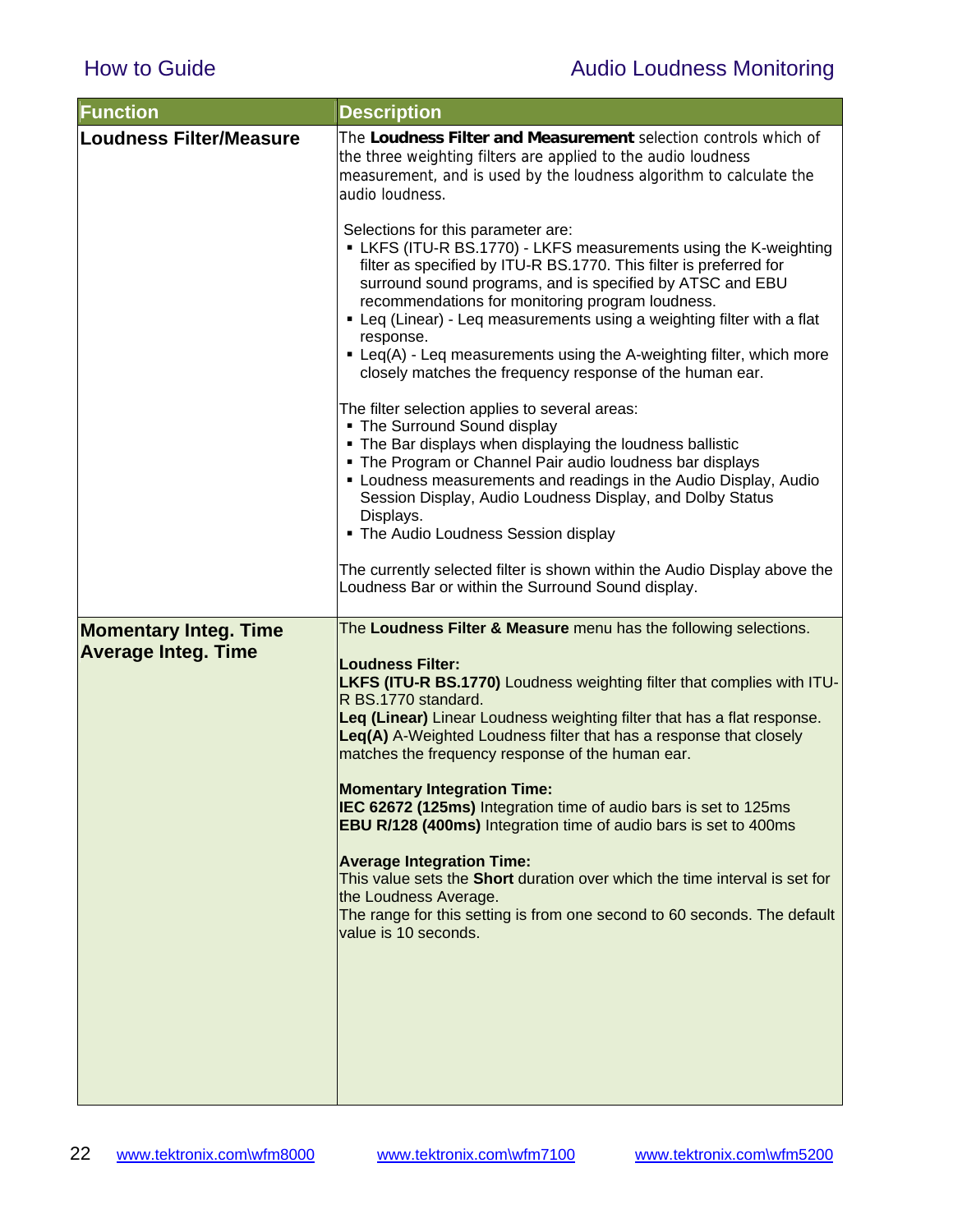| <b>Function</b>                                | <b>Description</b>                                                                                                                                                                                                                                                                                                                                                                                                                                                                                                                                                                                                                                                                                                                                                                                                                                                                                                                                                                                                                                                                                                                                                                                                                                                                                                                                                                                                                                                                                                                                                                                     |
|------------------------------------------------|--------------------------------------------------------------------------------------------------------------------------------------------------------------------------------------------------------------------------------------------------------------------------------------------------------------------------------------------------------------------------------------------------------------------------------------------------------------------------------------------------------------------------------------------------------------------------------------------------------------------------------------------------------------------------------------------------------------------------------------------------------------------------------------------------------------------------------------------------------------------------------------------------------------------------------------------------------------------------------------------------------------------------------------------------------------------------------------------------------------------------------------------------------------------------------------------------------------------------------------------------------------------------------------------------------------------------------------------------------------------------------------------------------------------------------------------------------------------------------------------------------------------------------------------------------------------------------------------------------|
| <b>Loudness Ballistic</b>                      | The user can select a variety of Ballistics for the Loudness Meter<br>• Short Average - Applies a variable time duration to the integration<br>window of the loudness measurement. The Average Integration Time<br>defines the duration of the integration window and is configured<br>within the Loudness Settings menu. The value can range from one to<br>60 seconds with a default value of 10 seconds.<br><b>- Long Average</b> - Integrates the loudness measurement continuously<br>over the audio session duration. The audio session can be started,<br>stopped or reset by the user. If gating is applied then some<br>measurement results may be excluded from the loudness<br>measurements.<br>. Ungated Long - Integrates the loudness measurement continuously<br>over the audio session duration. The audio session can be started,<br>stopped or reset by the user. This Loudness ballistic does not apply<br>gating to the overall measurement.<br>• IEC 62672F - This time-weighted function applies to the audio level<br>meters and affects how quickly the bars rise when the signal level<br>increases and fall when the signal level decreases. Loudness F has a<br>0.125 second time constant.<br><b>EC62672S</b> - This time-weighted function applies to the audio level<br>meters and affects how slowly the bars rise when the signal level<br>increases and fall when the signal level decreases. Loudness S has a<br>1 second time constant.<br><b>EBU R/128M - This measurement applies the M (Momentary)</b><br>ballistic per EBU R/128 with a 400ms integration time. |
| <b>Channel Weighting</b><br><b>Custom Mask</b> | The Channel Weighting allows you to select a number of channels (L,<br>R, C, Lfe, Ls, Rs, Lb, Rb, S, M, Le, Re) that are used in the Program<br>Loudness calculation in the Audio Session screen and Loudness meter.<br>There are several selections available:<br><b>Custom</b> Selects the channel based on the Custom Mask selected by the<br>user.<br>• All Channel Selects All Channels to be included in Channel<br>Weighting.<br><b>Exclude LFE</b> Select All Channels except the LFE (Low Frequency<br>Effects Channel).<br><b>TU-R BS.1770</b> Applies ITU-R BS.1770 weighting of +1.5dB to the<br>surround channels and includes all channels except LFE.<br>Note: In the Audio Display a Green label for the audio bar indicates that<br>it is included in the Channel Weighting.<br>The Audio Session and the Loudness Session display provide status<br>information of the channels included in the Channel Weighting.<br>The Custom Mask menu selection allows the user to customize the<br>included channels when Custom is selected for Channel Weighting.                                                                                                                                                                                                                                                                                                                                                                                                                                                                                                                            |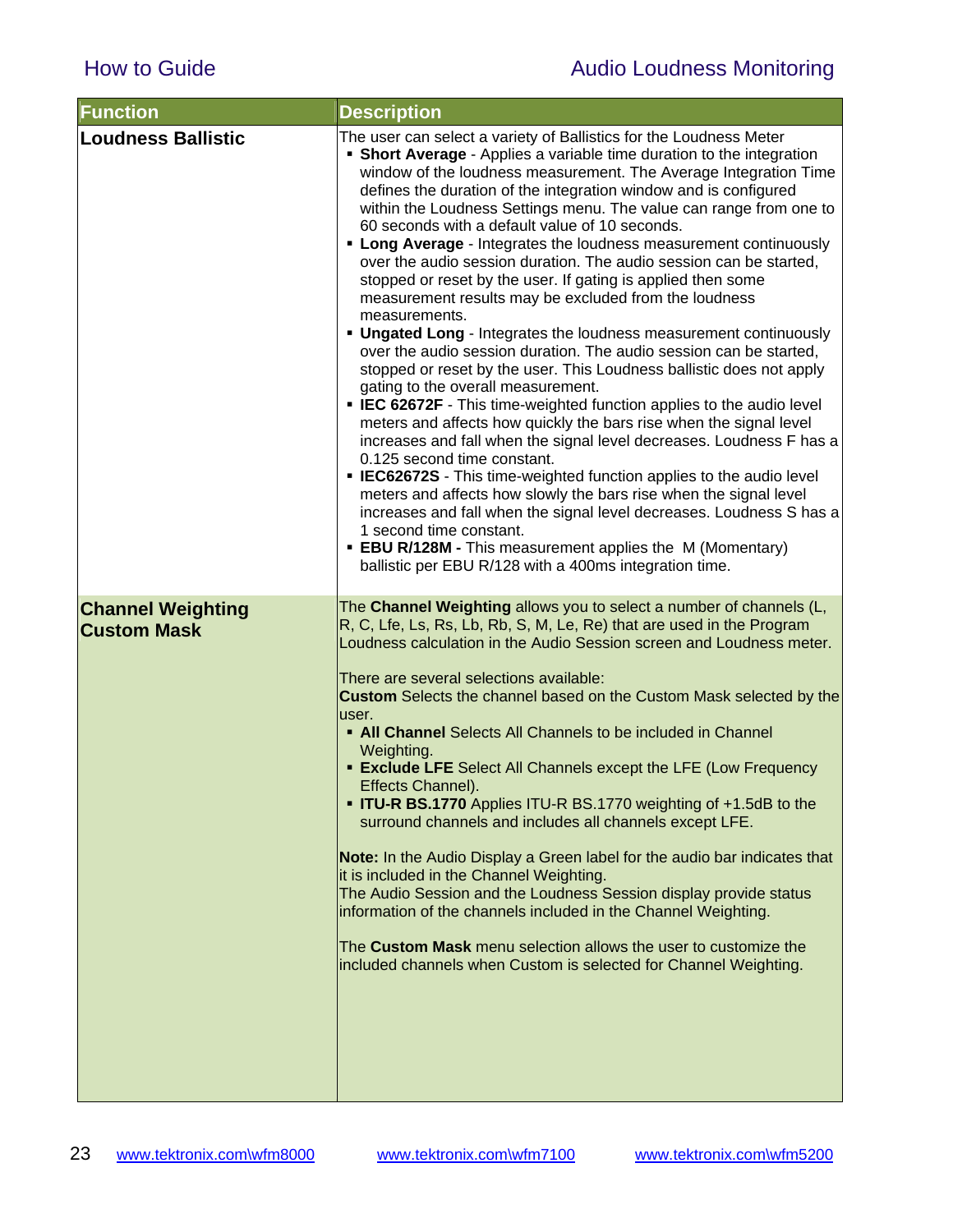| <b>Function</b>                                   | <b>Description</b>                                                                                                                                                                                                                                                                                                                                                                                                                                                                                                                                                                                                                                                                                                                                                                                                                                                                                 |
|---------------------------------------------------|----------------------------------------------------------------------------------------------------------------------------------------------------------------------------------------------------------------------------------------------------------------------------------------------------------------------------------------------------------------------------------------------------------------------------------------------------------------------------------------------------------------------------------------------------------------------------------------------------------------------------------------------------------------------------------------------------------------------------------------------------------------------------------------------------------------------------------------------------------------------------------------------------|
| <b>Meter Scaling</b>                              | You can change the range and limits of the Audio bar display in the<br>Meter Scaling menu. The meter scaling choices are:<br>• Normal<br>• Custom Height<br>• Custom Offset<br>• Graticule Step Size<br>If you use the <b>Normal</b> settings, then you will see 70 dB of range for the<br>bars. For digital input, the top of the scale will be DBFS, and for analog<br>inputs it will be dBu.<br>If you chose the Custom Height settings, then you can reduce or<br>expand the range. If you choose the Custom Offset setting, then you<br>can shift the displayed levels up and down. Together, these allow you to<br>zoom in on one region or shrink the bars to cover a large range.<br>If you select Graticule Step Size, then you can select spacing between<br>graticules and labels on the display. For example, at a value of 6 there<br>will be a label at 0dB, -6dB, -12dB, and so on. |
| <b>Alarm Thresholds</b>                           | Audio Loudness configurable Alarm Thresholds are:                                                                                                                                                                                                                                                                                                                                                                                                                                                                                                                                                                                                                                                                                                                                                                                                                                                  |
|                                                   | • Channel Loud: The loudness level threshold for a single channel,<br>audio source, above which the loudness value triggers an alarm<br>condition.<br>• Program Loud: The loudness level threshold for all channels used<br>by the Loudness measurement, above which the loudness value<br>triggers an alarm condition. This alarm will trigger an in-bar audio<br>message of Too Loud.<br>• Program Quiet: The loudness level threshold for all channels used<br>by the Loudness measurement, below which the loudness value<br>triggers an alarm condition. This alarm will trigger an in-bar audio<br>message of Too Quiet.<br><b>Target/DN Delta: When the difference between the Target loudness</b><br>level threshold and the current Dialnorm value exceed the user<br>defined setting an alarm will be triggered.                                                                         |
| <b>Target Loudness</b><br><b>High</b><br>п<br>Low | The Target Loudness of an audio program is defined as the specified<br>value for the Anchor Element (Dialog Level), established to facilitate<br>content exchange from supplier to operator.<br>The Anchor Element is the perceptual loudness of a reference point<br>element around which other elements are balanced in producing the                                                                                                                                                                                                                                                                                                                                                                                                                                                                                                                                                            |
|                                                   | final mix of the content, or that a reasonable viewer would focus on<br>when setting the volume control, as defined in ATSC standard A/85.<br>The default value within the instrument is -24LKFS and is user<br>selectable.                                                                                                                                                                                                                                                                                                                                                                                                                                                                                                                                                                                                                                                                        |
|                                                   | High and Low thresholds are defined above and below the Target<br>Loudness value.<br>The default values are 2LU (+/-2LKFS) above and below the Target<br>Loudness.                                                                                                                                                                                                                                                                                                                                                                                                                                                                                                                                                                                                                                                                                                                                 |
|                                                   | For detailed information on the ATSC A/85 standard visit www.atsc.org.                                                                                                                                                                                                                                                                                                                                                                                                                                                                                                                                                                                                                                                                                                                                                                                                                             |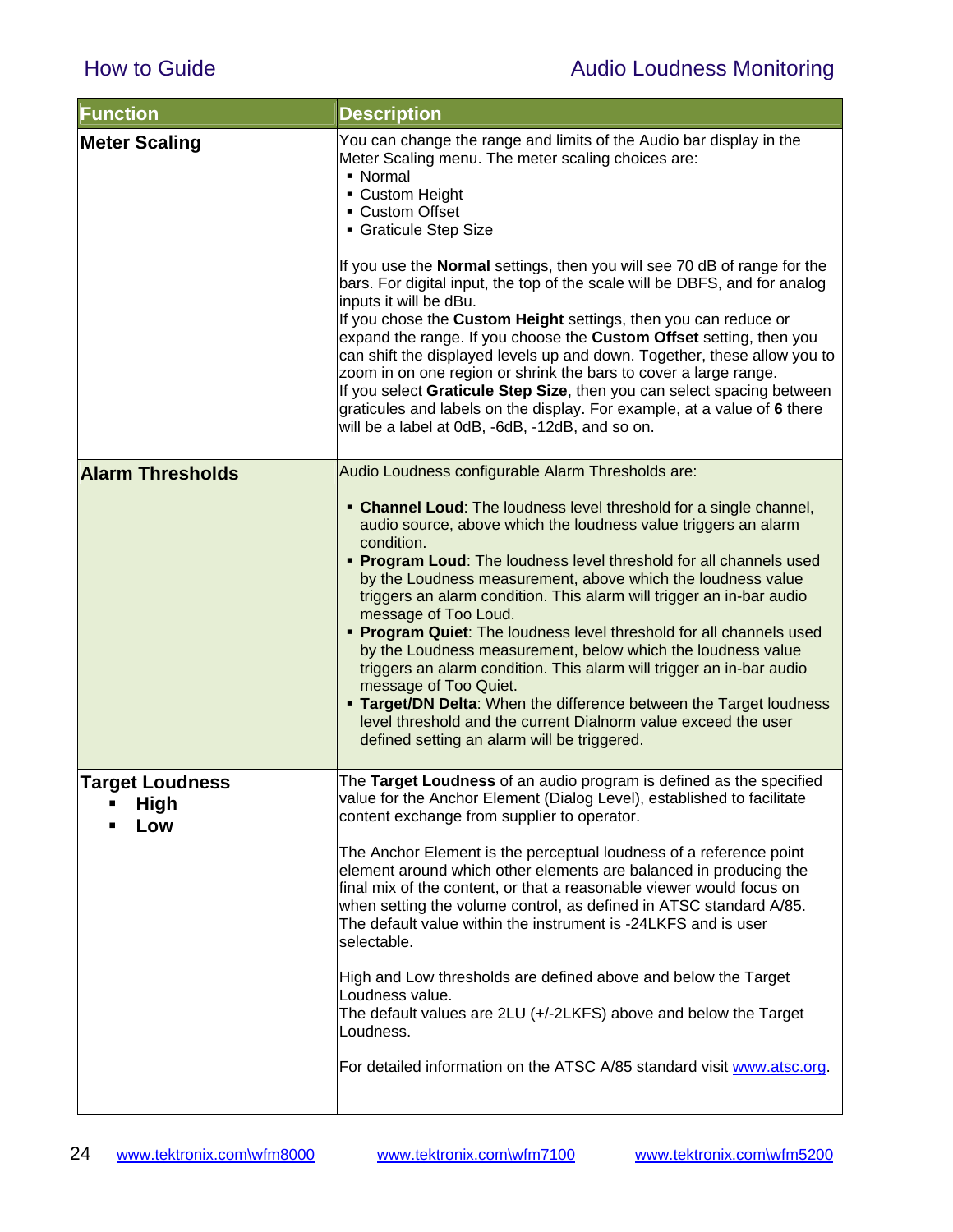| <b>Function</b>            | <b>Description</b>                                                                                                                                                                                                                                                                                                                                                                                                                                                                                                                                                                                                                                                                                                                                                                                                                                                                                                                                                                                                                                                                                                                                                                                                                                                                                                                                                                                                                                                                                                                                                                                                           |
|----------------------------|------------------------------------------------------------------------------------------------------------------------------------------------------------------------------------------------------------------------------------------------------------------------------------------------------------------------------------------------------------------------------------------------------------------------------------------------------------------------------------------------------------------------------------------------------------------------------------------------------------------------------------------------------------------------------------------------------------------------------------------------------------------------------------------------------------------------------------------------------------------------------------------------------------------------------------------------------------------------------------------------------------------------------------------------------------------------------------------------------------------------------------------------------------------------------------------------------------------------------------------------------------------------------------------------------------------------------------------------------------------------------------------------------------------------------------------------------------------------------------------------------------------------------------------------------------------------------------------------------------------------------|
| <b>Set OLU Mark to</b>     | The Loudness meter can have the OLU configured to either the Full<br>Scale top of the Loudness meter or the OLU mark can be set to the<br>Target Loud value that is based on the user defined Target Loudness<br>value.                                                                                                                                                                                                                                                                                                                                                                                                                                                                                                                                                                                                                                                                                                                                                                                                                                                                                                                                                                                                                                                                                                                                                                                                                                                                                                                                                                                                      |
| <b>Gating Type</b>         | Loudness Gating refers to the practice of excluding moments of low<br>level audio from the loudness measurement, in order to improve the<br>accuracy of the measurement.<br>The Gating Type can be configured as follows:<br><b>• Disabled</b> No Gating measurements are applied to the Loudness<br>measurement.<br>• Safety Only When the current loudness level goes below the Safety<br>Gate Level these loudness measurements are not included in the<br>loudness measurement.<br>. Relative. When the difference between the current loudness level<br>and the overall loudness exceed the relative gating threshold then<br>these loudness measurement values will not be included in the<br>loudness measurement.<br>• Safety Gate Level The loudness level set for Safety Gating<br>measurements below which the loudness values will not be included<br>within the loudness measurement.<br>The default limits is -99LKFS and is user selectable. This value is<br>used when Gating type is set to Safety Only.<br>• Relative Gate Level The loudness level set for Relative Gating<br>measurements. When the difference between the current<br>measurement and the overall measurement exceed the relative<br>threshold. Then these loudness measurement values will not be<br>included in the overall loudness measurement.<br>The default limits is -10LU (-10LKFS) below the loudness level and is<br>user selectable. This value is used when Gating type is set to<br>Relative mode.<br>• Program Detect Enable/Disable If enabled ignores leading silence<br>values at the start of a loudness measurement. |
| <b>Loud A-D Conversion</b> | Some loudness measurements, such as the LKFS measurement defined<br>in ITU-R BS.1770, are defined in terms of digital fullscale rather than on<br>analog signal levels.<br>The Loudness A-D Conversion parameter allows you to specify what<br>digital signal level an analog voltage of 0 dBu shall be converted to for<br>the purpose of making digitally-defined measurements. In general, it is<br>recommended that this parameter have the same value as the Digital<br>Audio Test Level.<br>Common values for this parameter are:<br>In North America, -20 dBFS<br>In Europe, -18 dBFS<br>This parameter only affects digital loudness measurements such as<br>LKFS. It does not affect audio bar readouts.                                                                                                                                                                                                                                                                                                                                                                                                                                                                                                                                                                                                                                                                                                                                                                                                                                                                                                            |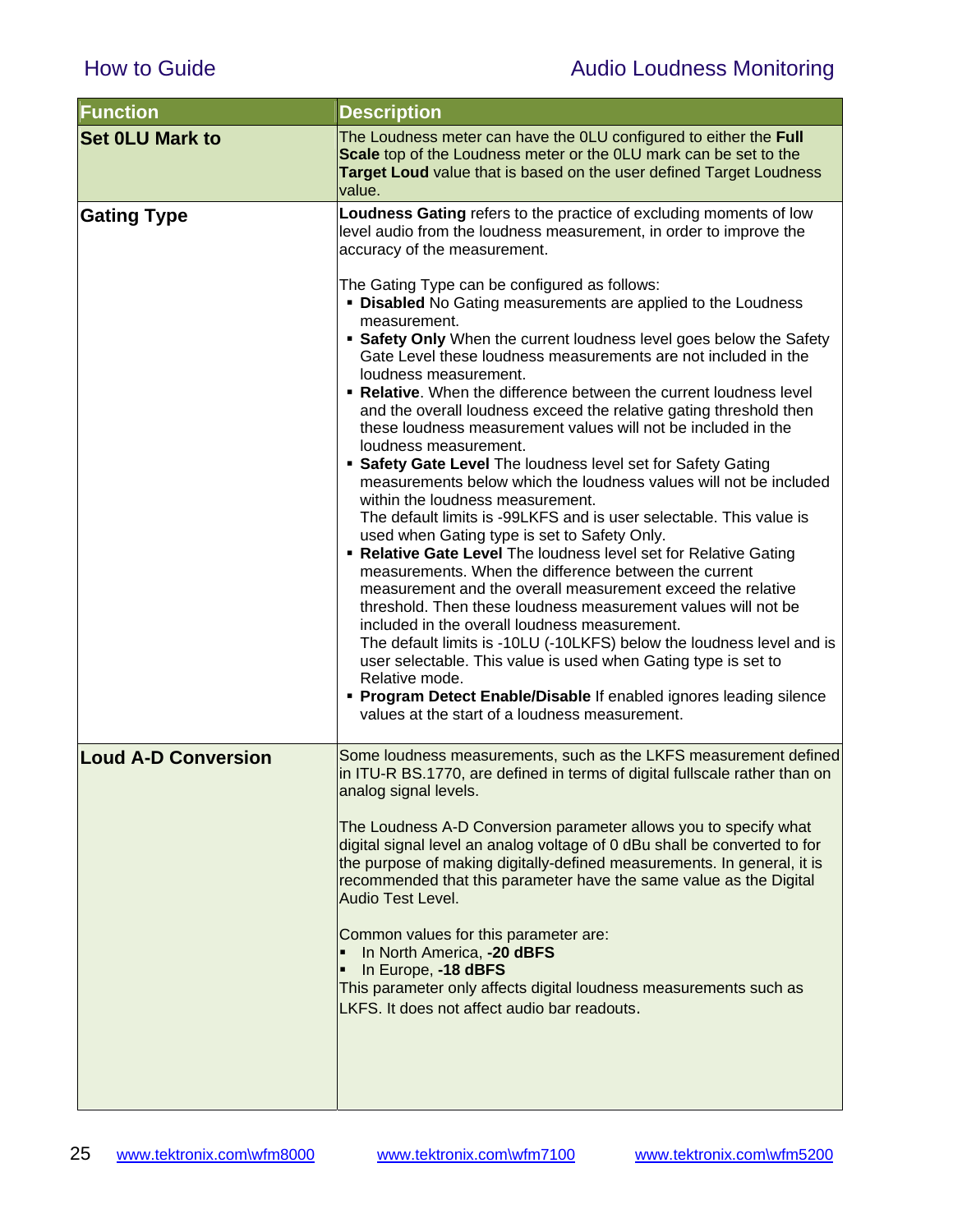#### **References**

- WFM/WVR8000 Series Waveform Monitors
- WFM/WVR7200 Series Waveform Monitors
- WFM6000/7000 Series Waveform Monitors
- WVR6000/7000 Series Waveform Monitors
- **WFM/WVR5200 Series Waveform Monitors**

Data Sheets, Fact Sheets and additional product materials can be found www.tektronix.com/video\_test/signal\_monitors.html